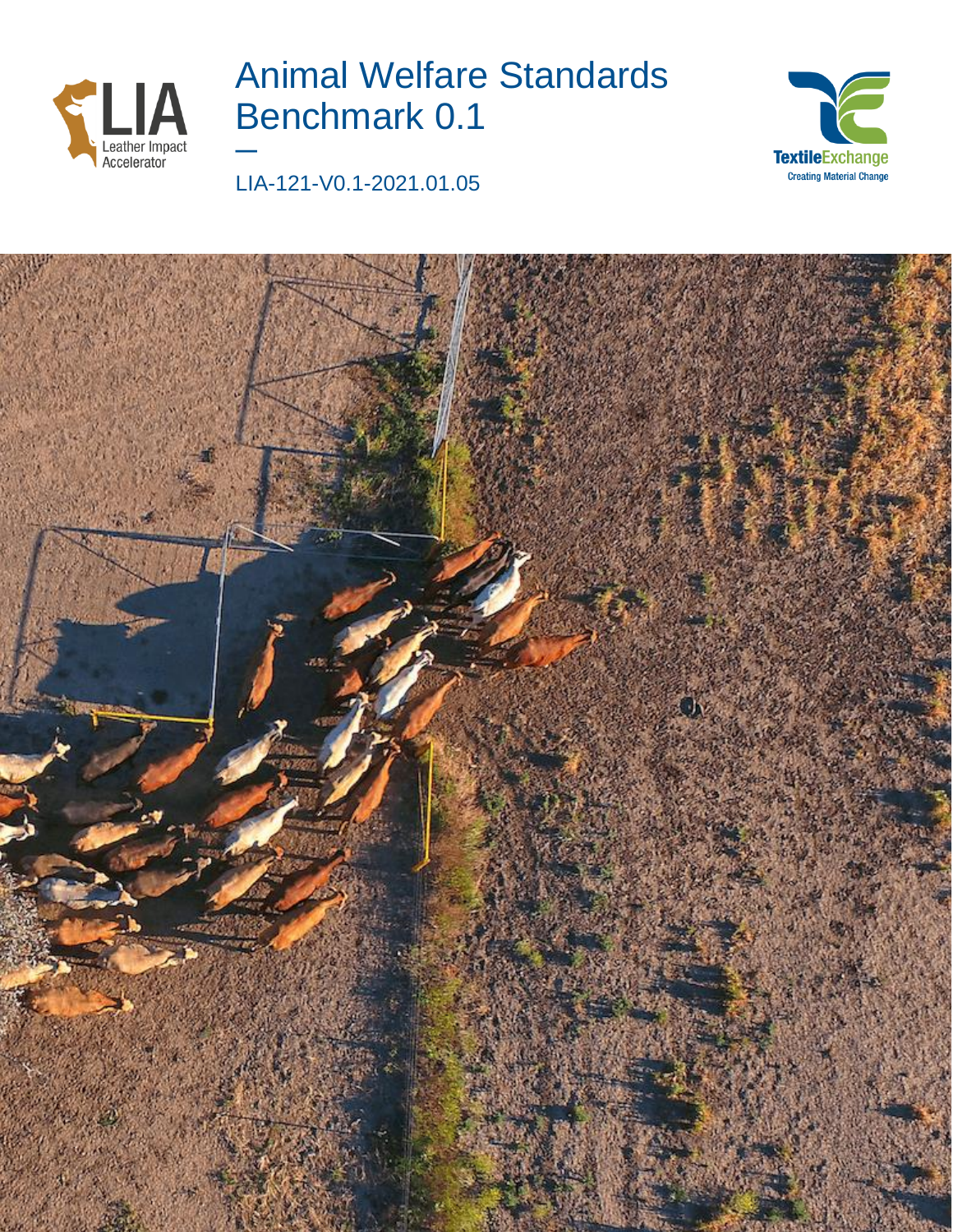



©2021 Textile Exchange. This publication is protected by copyright. All rights are reserved. Written permission by Textile Exchange is required for reproduction in entirety or portion.

The *Animal Welfare Standards Benchmark* is effective as of January 5, 2021.

English is the official language of the *Animal Welfare Standards Benchmark.* In any case of inconsistency between versions, reference shall be made to the English version.

#### **Disclaimer**

Although reasonable care was taken in the preparation of this document, Textile Exchange and any other party involved in the creation of the document HEREBY STATE that the document is provided without warranty, either expressed or implied, of accuracy or fitness for purpose, AND HEREBY DISCLAIM any liability, direct or indirect, for damages or loss relating to the use of this document.

This is a voluntary procedures document and is not intended to replace the legal or regulatory requirements of any country.

Please note that all LIA documents and processes will be piloted during 2021, which will help better understand how they will work in practice. The learnings of the pilot year may lead to adjustments in these documents or processes.

#### Copyright

This publication is protected by copyright. Information or material from this publication may be reproduced in unaltered form for personal, non-commercial use. All other rights are reserved. Information or material from this publication may be used for the purposes of private study, research, criticism, or review permitted under the Copyright Act 1976.

Any reproduction permitted in accordance with the Copyright Act 1976 shall acknowledge the *Standards Benchmark Approval Process V0.1* as the source of any selected passage, extract, diagram, or other information.

The *Animal Welfare Standards Benchmark* will be updated at the end of the 2021 pilot year and will undergo a revision process at least every five years.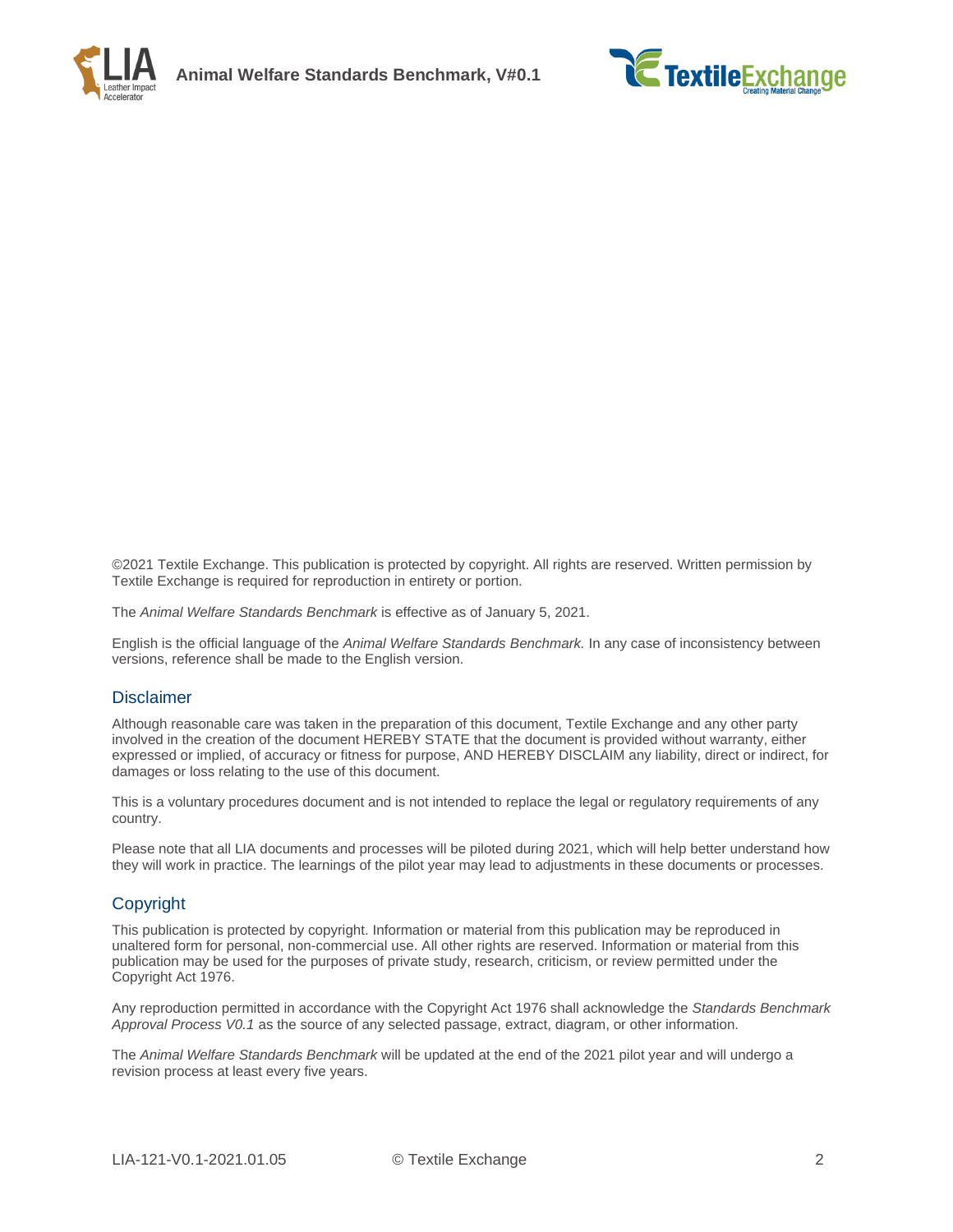



# **Contents**

| Section A - Animal Welfare Standards Benchmark Options and Criteria Structure  8 |  |
|----------------------------------------------------------------------------------|--|
| A1.                                                                              |  |
| A2.                                                                              |  |
|                                                                                  |  |
| B1.                                                                              |  |
| B <sub>2</sub> .                                                                 |  |
|                                                                                  |  |
| C1.                                                                              |  |
| C <sub>2</sub> .                                                                 |  |
|                                                                                  |  |
| D1.                                                                              |  |
| D <sub>2</sub> .                                                                 |  |
|                                                                                  |  |
| E1.                                                                              |  |
| E2.                                                                              |  |
|                                                                                  |  |
| F1.                                                                              |  |
| F <sub>2</sub> .                                                                 |  |
|                                                                                  |  |
| G1.                                                                              |  |
|                                                                                  |  |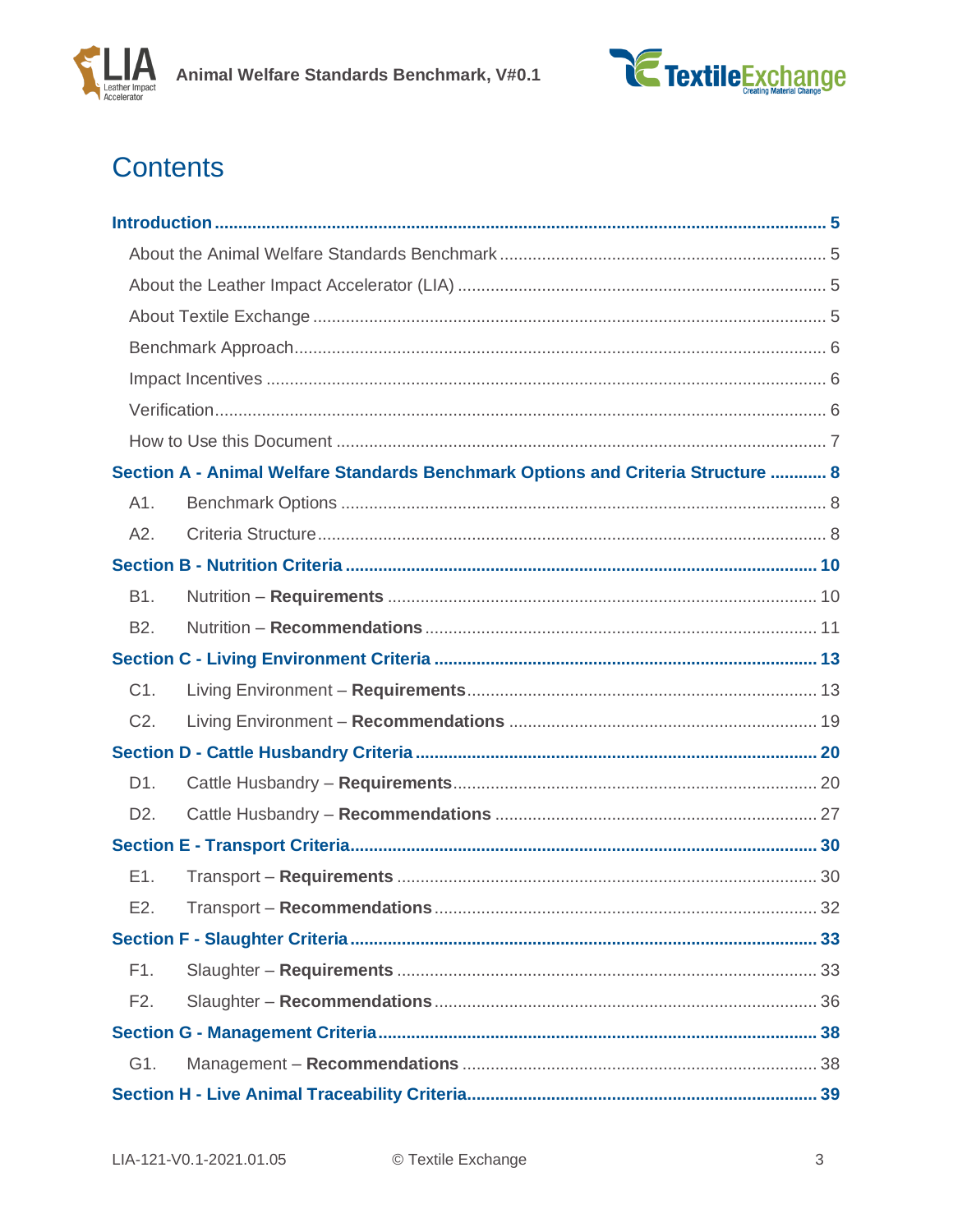

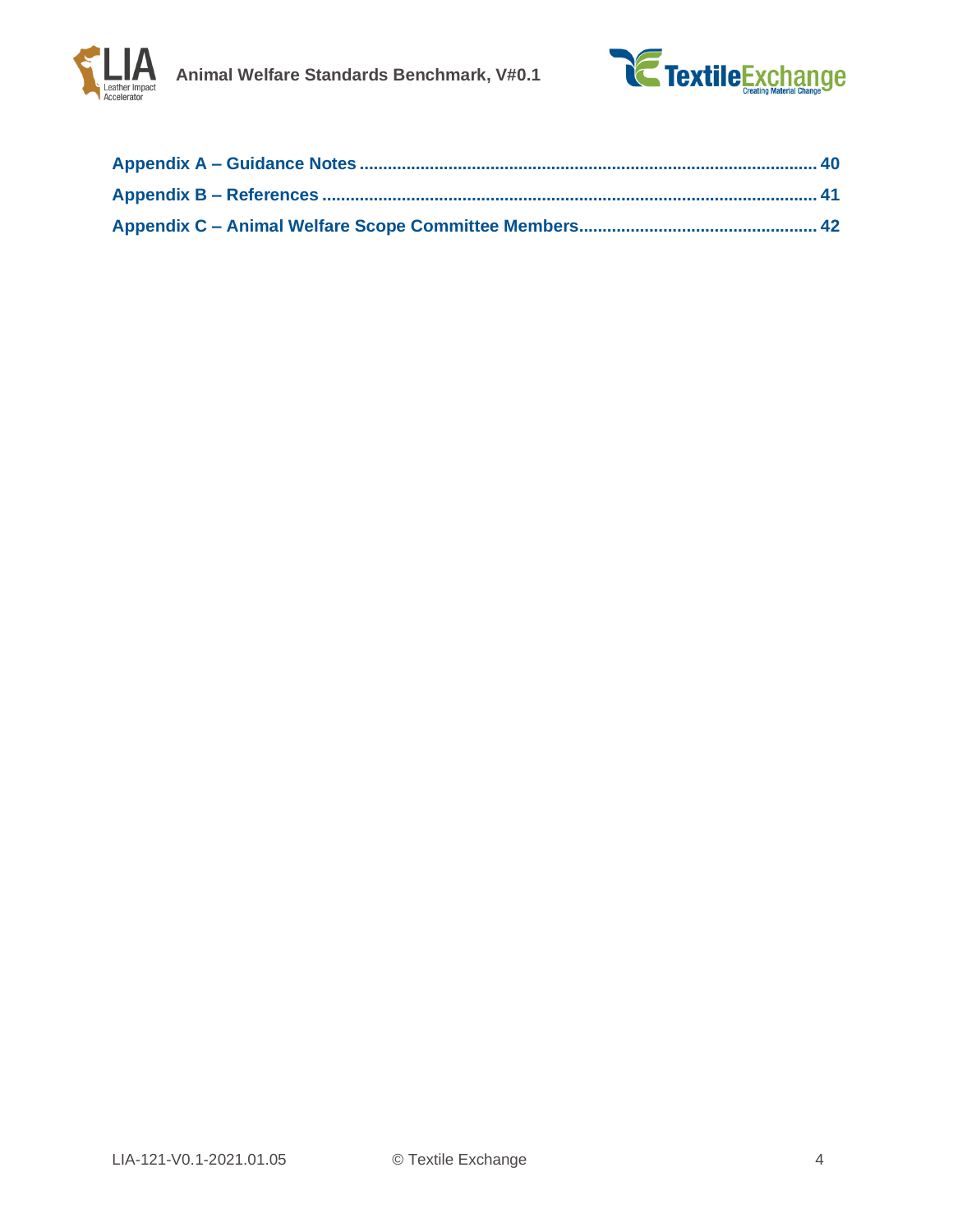

# <span id="page-4-0"></span>**Introduction**

## <span id="page-4-1"></span>About the Animal Welfare Standards Benchmark

The goal of this document is to set forth global benchmark criteria upon which to evaluate current industry standards for cattle production that address animal welfare in order to drive continuous improvement at scale throughout the cattle industry. To this end, we recognize that there are different systems of cattle farming and that the levels of animal welfare vary greatly around the globe. With this benchmark, we have set an initial threshold that represents a basic level of care, and have three additional options that apply to different farm systems, and provide higher levels of animal welfare.

The *Animal Welfare Standards Benchmark* is based on the Textile Exchange Animal Welfare Framework. The framework can be applied across species and utilizes the model of the Five Domains of animal welfare to categorize the expectations where each module is a key topic for animal welfare, for example, nutrition or living environment. Each module has a desired outcome, and further sub-categories are then defined to cover all aspects of animal welfare to deliver that outcome.

## <span id="page-4-2"></span>About the Leather Impact Accelerator (LIA)

LIA is a framework that sets existing industry tools into a coherent package and enables leather supply chain members – from farmers to retailers – to contribute to a more responsible leather supply chain. To this end, LIA uses benchmarks and protocols to set a minimum threshold for practices at the farm and leather production levels and gives recognition to those who meet or exceed them. Brands can use Impact Incentives to provide direct financial support to farmers that meet LIA benchmarks, and the *LIA Claims Guide* provides support for all LIA participants to make credible claims.

## <span id="page-4-3"></span>About Textile Exchange



LIA is owned and managed by **Textile Exchange**. Textile Exchange is a global non-profit that works closely with our members to drive industry transformation in preferred fibers, integrity and standards, and responsible supply networks. We identify and share best practices regarding farming, materials, processing, traceability, and product end-of-life in order to reduce the textile industry's impact on the world's water, soil and air, and the human population.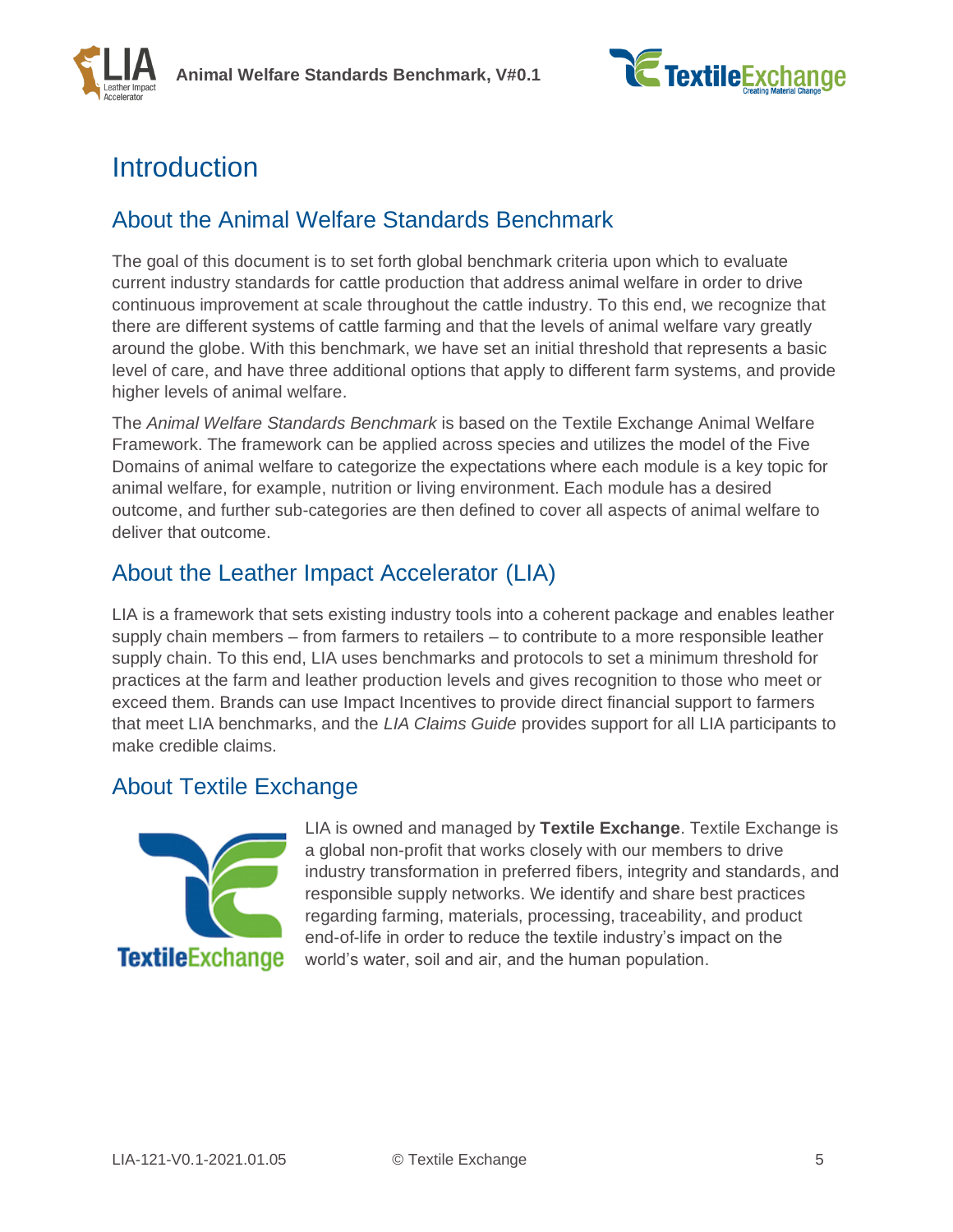



## <span id="page-5-0"></span>Benchmark Approach

The industry already has many standards in these areas, so a benchmark approach has been adopted to leverage and add value to the standards and programs that are already in use. In addition to benchmarking, LIA includes requirements for traceability systems and verification protocols.

Benchmarks set a minimum threshold for practices and give recognition to those who meet or exceed them. LIA uses benchmarks to assess animal welfare standards at the farm level and environmental and social standards during leather production.

### <span id="page-5-1"></span>Impact Incentives

Impact Incentives (also known as credit trading or Book & Claim) are the certificates that are traded in support of a sustainability claim. In the case of LIA, the incentives are issued to a farmer when a set of criteria have been confirmed to have been met. Physical goods and the Incentives are traded separately from one another; the Incentives certificates represent a specified quantity of verified material that has been produced but has not been physically traded as verified goods.

The way that LIA Impact Incentives work is quite simple: farms that are certified to a standard or program that meets the Animal Welfare Standards Benchmark or are verified as DCF will be able to sell Incentives for their volume of output; brands can then purchase these Impact Incentives to balance out their use of these output materials, or to meet their CSR goals.

## <span id="page-5-2"></span>Verification

LIA requires an authorized third-party verifier to confirm the expectations behind the Impact Incentives are being met and that the information submitted to the Incentives Trading Platform is accurate and complete. The third-party verifier will register Impact Incentives for LIA on the Incentives Trading Platform.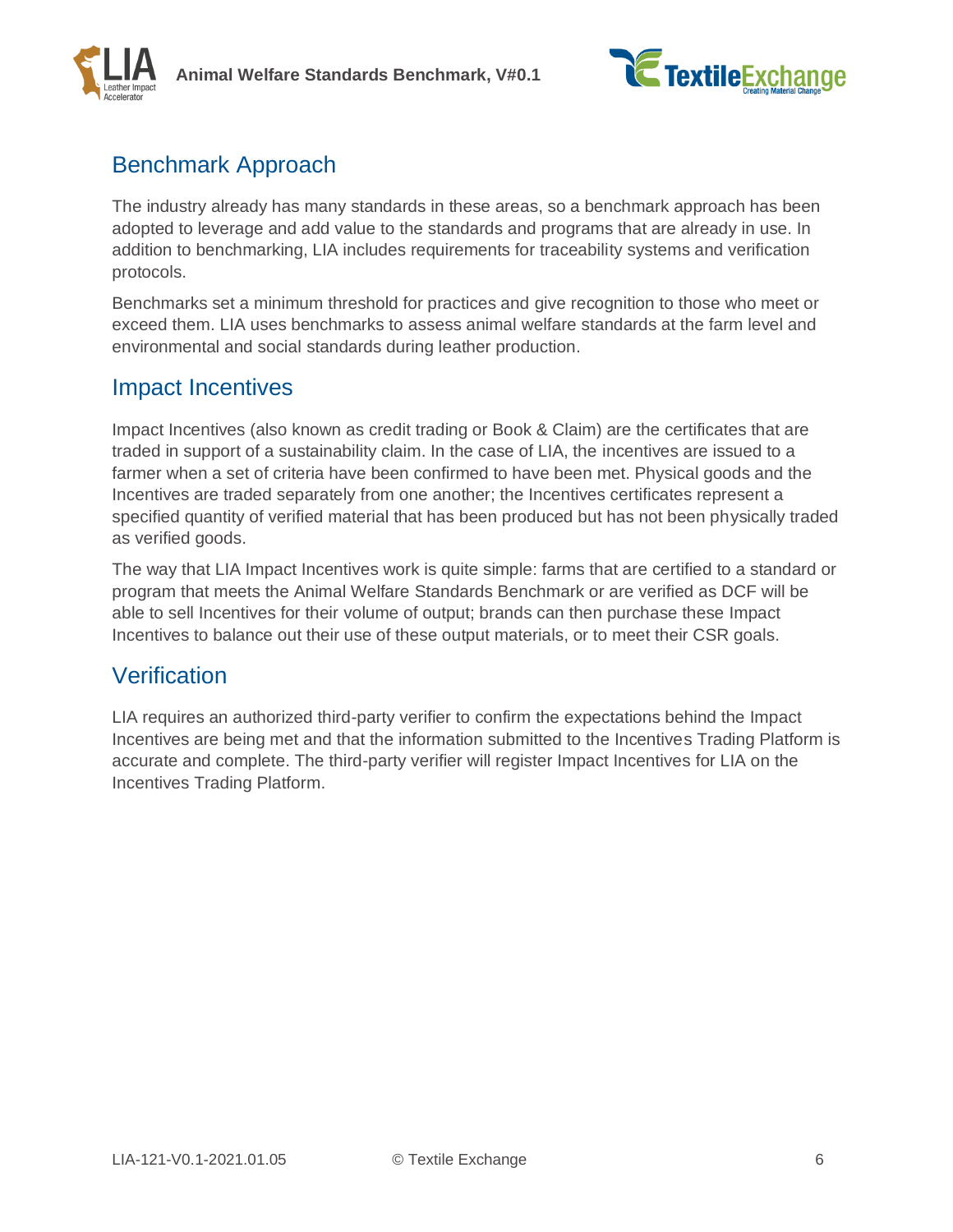



## <span id="page-6-0"></span>How to Use this Document

This document sets forth the overall criteria for assessment against the LIA benchmark at the farm level. Guidance and support documents are available at LeatherImpactAccelerator.org.

Throughout this document, the following terms are used to indicate requirements, recommendations, permissions, and possibilities or capabilities:

- "shall" indicates a requirement
- "should" indicates a recommendation
- "may" indicates a permission
- "can" indicates a possibility or a capability
- "may not" indicates a prohibited action

The abbreviation "e.g." is used to indicate an example, while the abbreviation "i.e." is used to provide clarification of meaning.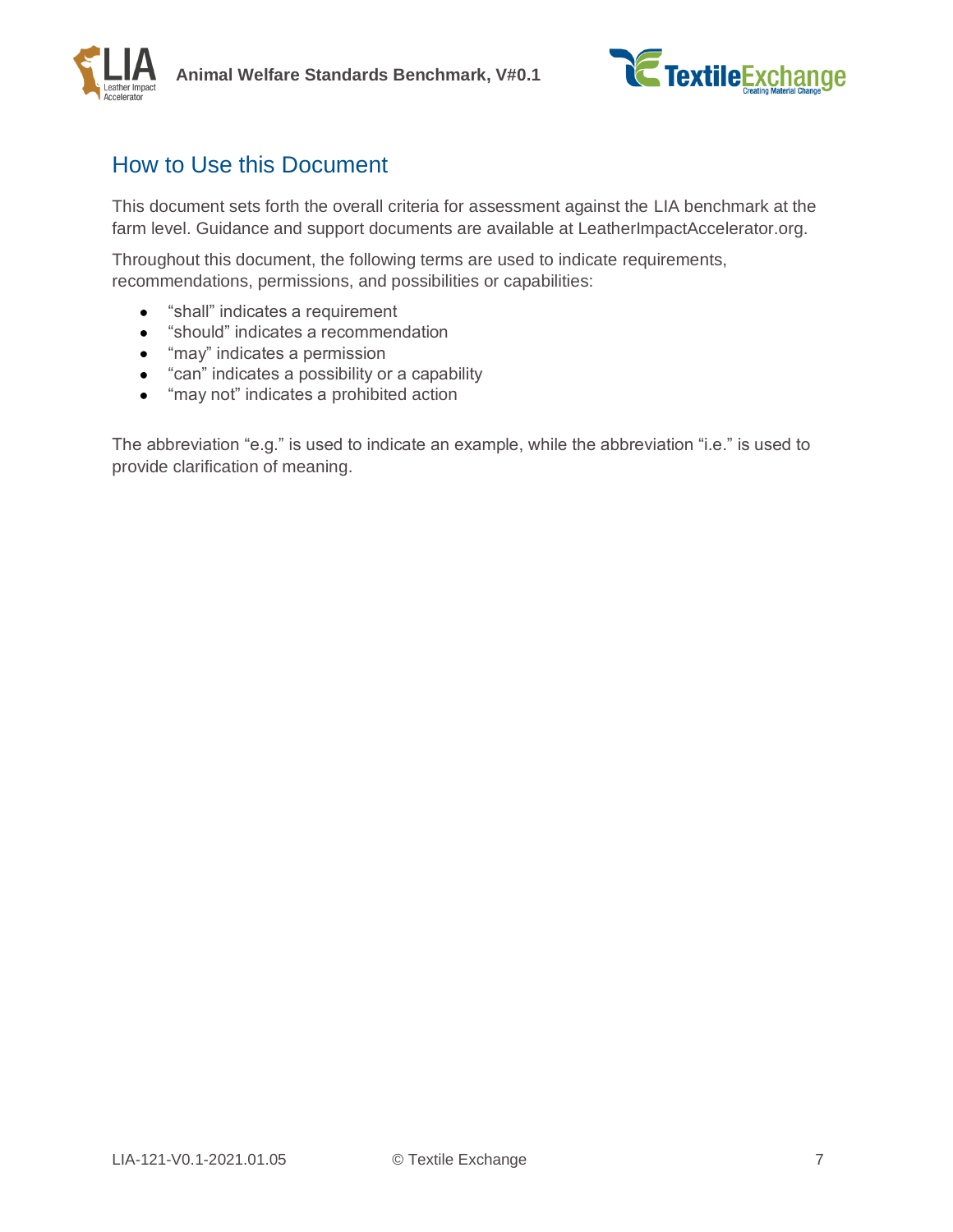



# <span id="page-7-0"></span>Section A - Animal Welfare Standards Benchmark Options and Criteria Structure

It is important to note that the benchmark will be used to assess existing independent certification standards that are already in use by the cattle industry. Each benchmark option represents the minimum set of criteria that these standards must address, and we expect that many will go further. Each option builds on the requirements of the previous option. If there is no new requirement for a topic at a particular option, then the requirements of the previous option(s) must still be met.

## <span id="page-7-1"></span>A1. Benchmark Options

### **Baseline (A)**

The baseline option of the Animal Welfare Standards Benchmark represents certifications that deliver the minimum level of animal care that we expect from farmers. Ideally, all farmers would be certified as meeting these basic requirements, but for those who don't, it is critically important to improve their practices to meet this threshold, as their animals will be at the highest welfare risk.

### **Option 1 (B) and Option 2 (C)**

These benchmark options build in improved animal welfare measures across all Five Domains of animal welfare while still being applicable to the vast majority of certifications covering cattle farm systems. These options can be used for certifications that may include allowances for cattle to be confined in feedlots or housing for a period of the animal's life.

### **Option 3 (D)**

Option 3 of the Animal Welfare Standards Benchmark recognizes those certifications that are considered to deliver the highest level of animal welfare; option 3 applies only to fully grassbased systems for the whole of life.

## <span id="page-7-2"></span>A2. Criteria Structure

**Requirements:** These are the factors that must be met by each certification. These are shown with dark blue table headers. The certification to be benchmarked must meet all the applicable requirements in a particular option to be assessed as meeting that option. For example, some requirements are specific to veal calf systems, and a certification for beef cattle would not be expected to include these.

**Recommendations:** These are good practice factors that may not be covered by many certification programs at present but which could improve animal welfare. We will be looking at adding them to the benchmark following future reviews. Additionally, there are some requirements currently shown in one option that in the future could be required in a different option – e.g. a requirement that is currently at option 2 could be recommended for option 1 or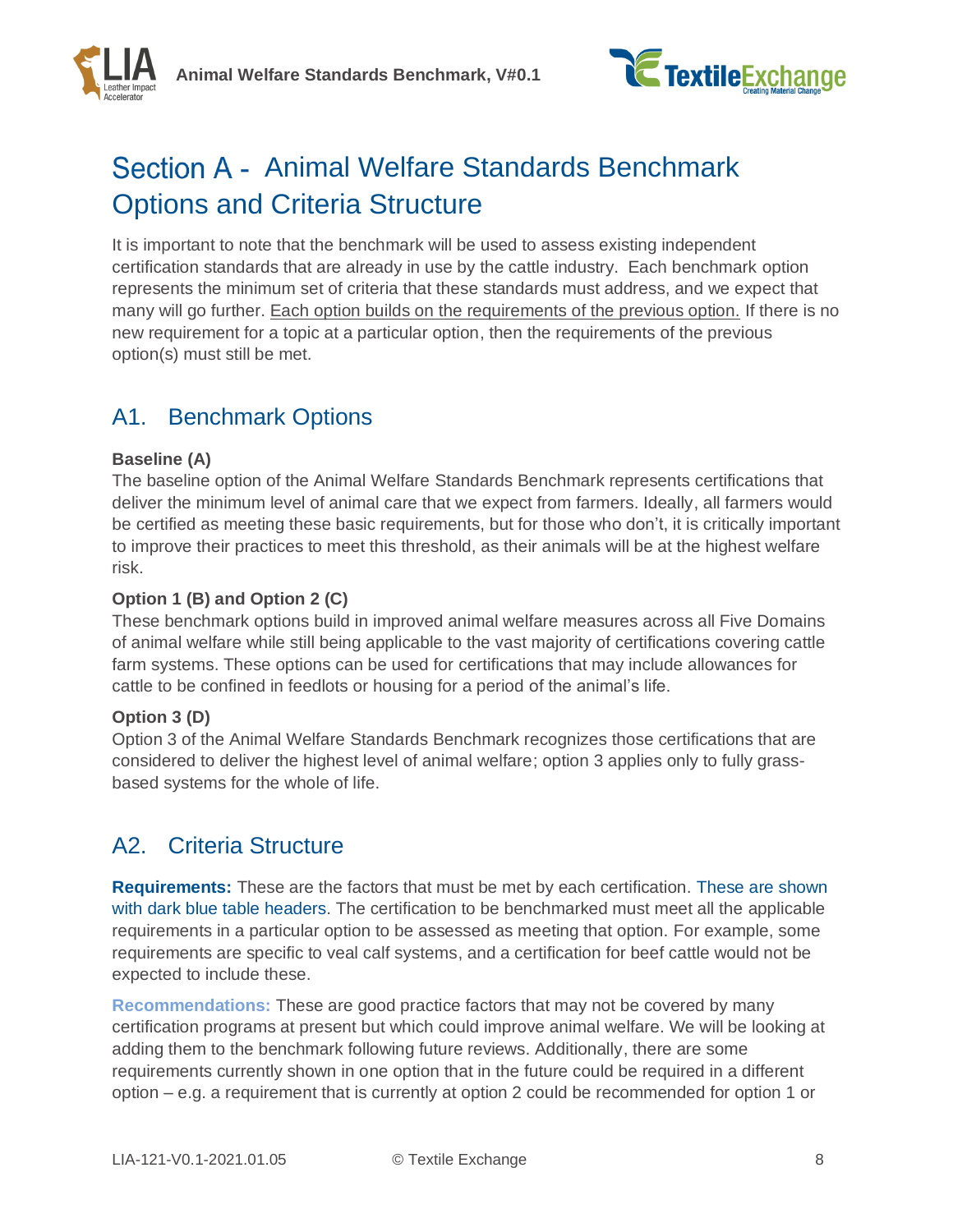



the baseline. Certification bodies should view these recommendations as potential future additions when they review and revise their standards. These are shown with light blue table headers. The certification to be benchmarked does not have to meet the recommendations associated with a particular option in order to be assessed as meeting that option.

**Guidelines:** Some requirements have associated additional information to aid in interpretation. Where these exist, the requirement they relate to has a superscript number, and the associated guidance is shown at the end of this document.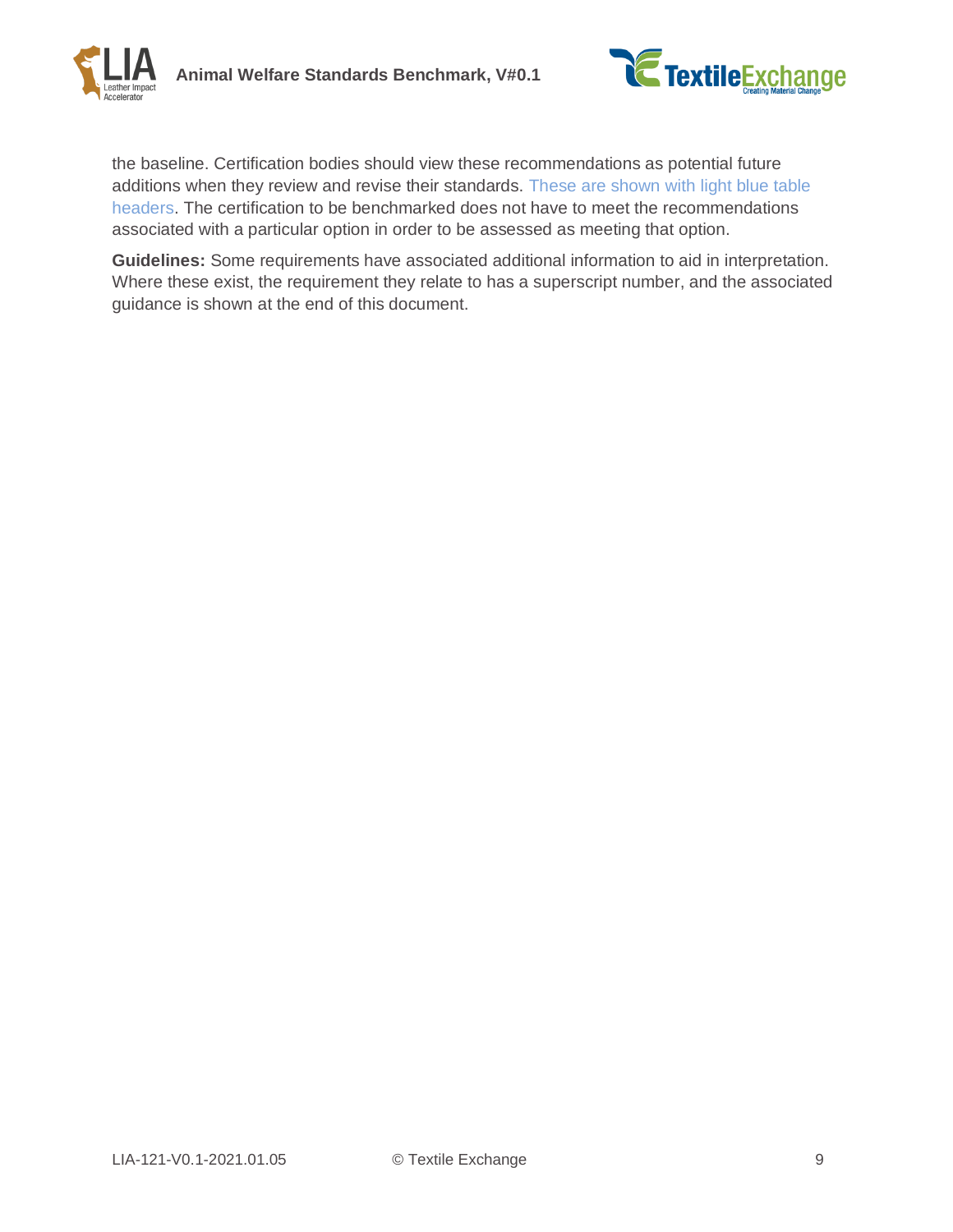



# <span id="page-9-0"></span>Section B - Nutrition Criteria



**Desired outcome:** Animals have access to sufficient feed and water suited to their age and needs to maintain health and to prevent prolonged hunger, thirst, malnutrition, or dehydration.

## <span id="page-9-1"></span>B1. Nutrition – **Requirements**

| <b>Number</b> | <b>Baseline</b><br>(A)                                                                                                                           | Additional<br>requirements for<br>Option 1<br>(B)                                                                                                          | Additional<br>requirements for<br>Option 2<br>(C)                                                                | Additional<br>requirements for<br>Option 3<br>(D)                                                             |
|---------------|--------------------------------------------------------------------------------------------------------------------------------------------------|------------------------------------------------------------------------------------------------------------------------------------------------------------|------------------------------------------------------------------------------------------------------------------|---------------------------------------------------------------------------------------------------------------|
|               | PROVISION OF FEED                                                                                                                                |                                                                                                                                                            |                                                                                                                  |                                                                                                               |
| <b>B1.1</b>   | The standard shall<br>require that a<br>quantity and quality<br>of feed is provided<br>that is appropriate<br>for the animals' age<br>and needs. | The standard shall<br>require that forage<br>content in the daily<br>diet is suitable and<br>sufficient to avoid<br>negative outcomes<br>such as acidosis. | The standard shall<br>require that no<br>animal by-products<br>or fishmeal are<br>included in cattle<br>rations. | The standard shall<br>require that at least<br>60%-of daily intake<br>on a dry matter<br>basis is from forage |
|               | <b>BODY CONDITION SCORING</b>                                                                                                                    |                                                                                                                                                            |                                                                                                                  |                                                                                                               |
| <b>B1.2</b>   | The standard shall<br>require that body<br>condition is<br>monitored and kept<br>within set limits.                                              | No Option 1 (B)                                                                                                                                            | No Option 2 (C)                                                                                                  | No Option 3 (D)                                                                                               |
| <b>WATER</b>  |                                                                                                                                                  |                                                                                                                                                            |                                                                                                                  |                                                                                                               |
| <b>B1.3</b>   | The standard shall<br>require that an<br>adequate supply of<br>clean, safe<br>drinking water is<br>provided each day.                            | No Option 1 (B)                                                                                                                                            | No Option 2 (C)                                                                                                  | No Option $3(D)$                                                                                              |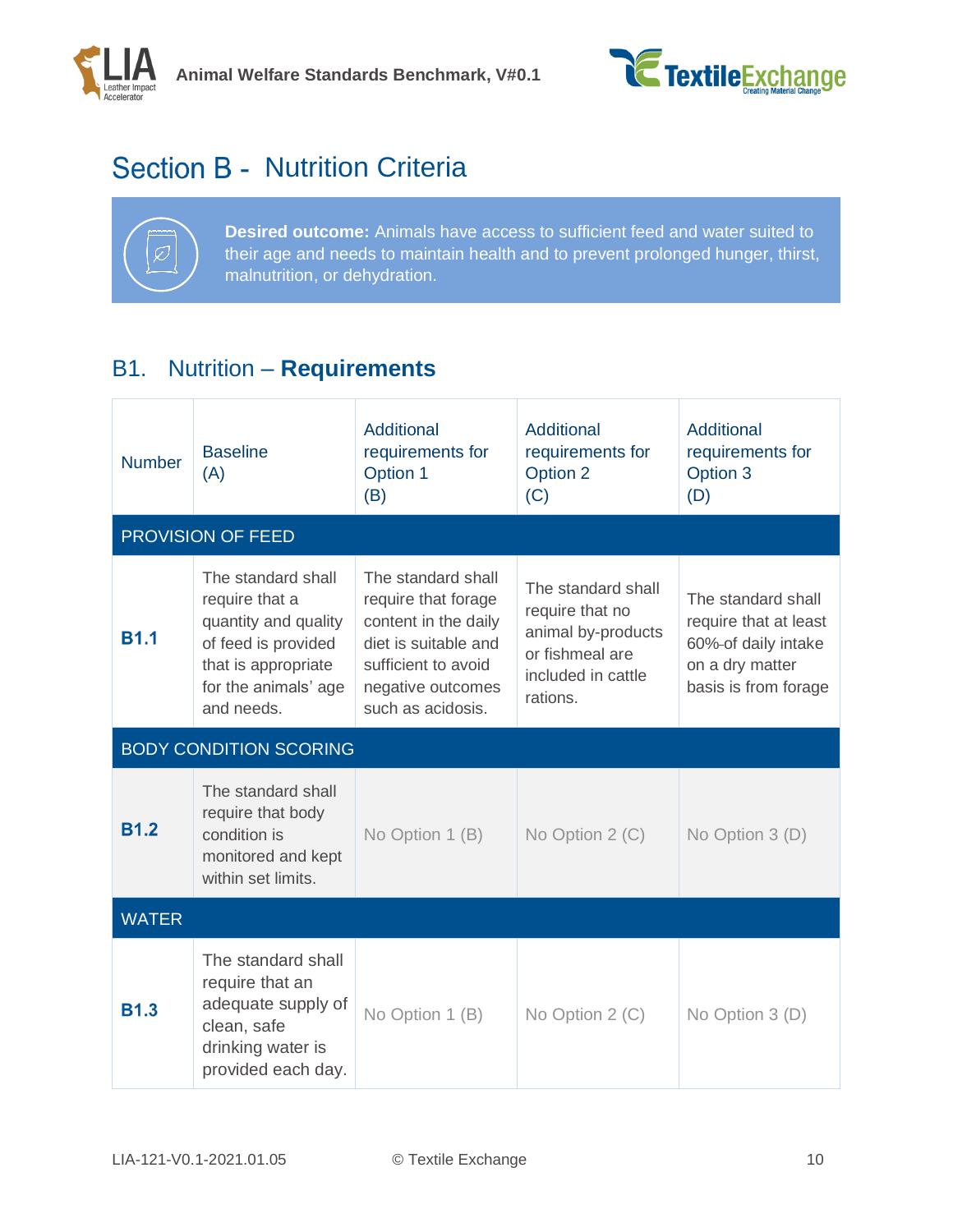



| <b>CHANGES IN DIET</b> |                                                                                           |                                                                                                                                                                  |                 |                  |  |
|------------------------|-------------------------------------------------------------------------------------------|------------------------------------------------------------------------------------------------------------------------------------------------------------------|-----------------|------------------|--|
| <b>B1.4</b>            | The standard shall<br>require that<br>changes in the diet<br>are introduced<br>gradually. | No Option 1 (B)                                                                                                                                                  | No Option 2 (C) | No Option $3(D)$ |  |
|                        | <b>EMERGENCY FEED AND WATER PROVISION</b>                                                 |                                                                                                                                                                  |                 |                  |  |
| <b>B1.5</b>            | No Baseline (A)                                                                           | The standard shall<br>require that plans<br>are in place to<br>ensure that there<br>is access to<br>sufficient food and<br>water in the case<br>of an emergency. | No Option 2 (C) | No Option $3(D)$ |  |

## <span id="page-10-0"></span>B2. Nutrition – **Recommendations**

|                          | <b>Baseline</b><br>(A)        | Additional<br>requirements for<br>Option 1<br>(B) | Additional<br>requirements for<br>Option 2<br>(C)                                                               | Additional<br>requirements for<br>Option 3<br>(D)                                           |
|--------------------------|-------------------------------|---------------------------------------------------|-----------------------------------------------------------------------------------------------------------------|---------------------------------------------------------------------------------------------|
|                          | <b>BODY CONDITION SCORING</b> |                                                   |                                                                                                                 |                                                                                             |
| <b>B2.1</b>              | No Baseline (A)               | No Option 1 (B)                                   | Routine herd<br>assessment of<br><b>BCS</b> shall be<br>carried out at key<br>times in the<br>production cycle. | No Option 3 (D)                                                                             |
| <b>PROVISION OF FEED</b> |                               |                                                   |                                                                                                                 |                                                                                             |
| <b>B2.2</b>              | No Baseline (A)               | No Option 1 (B)                                   | No Option 2 (C)                                                                                                 | The standard shall<br>require that a<br>minimum<br>percentage of daily<br>dry matter intake |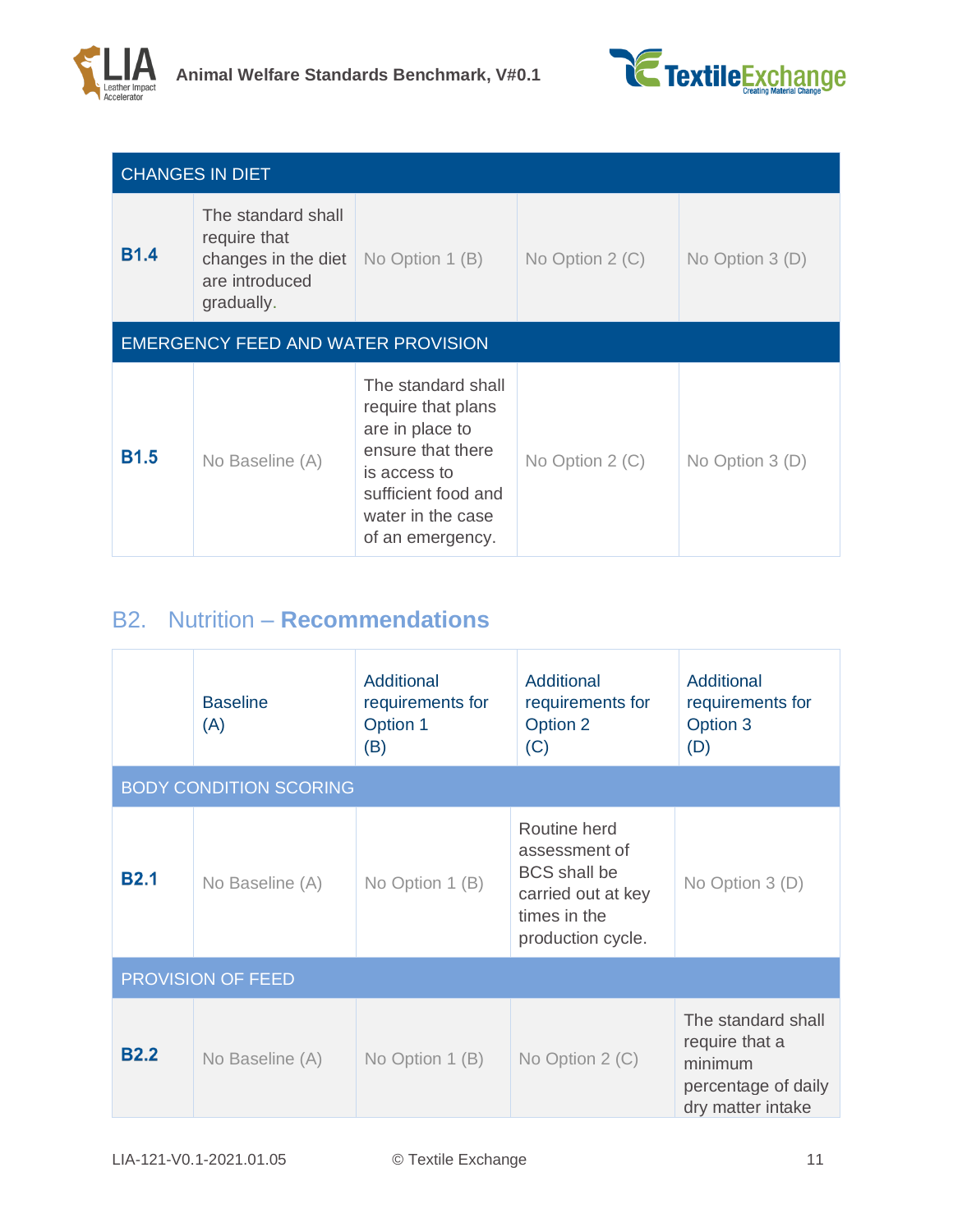



|  | comes from          |
|--|---------------------|
|  | grazing when cattle |
|  | are on pasture      |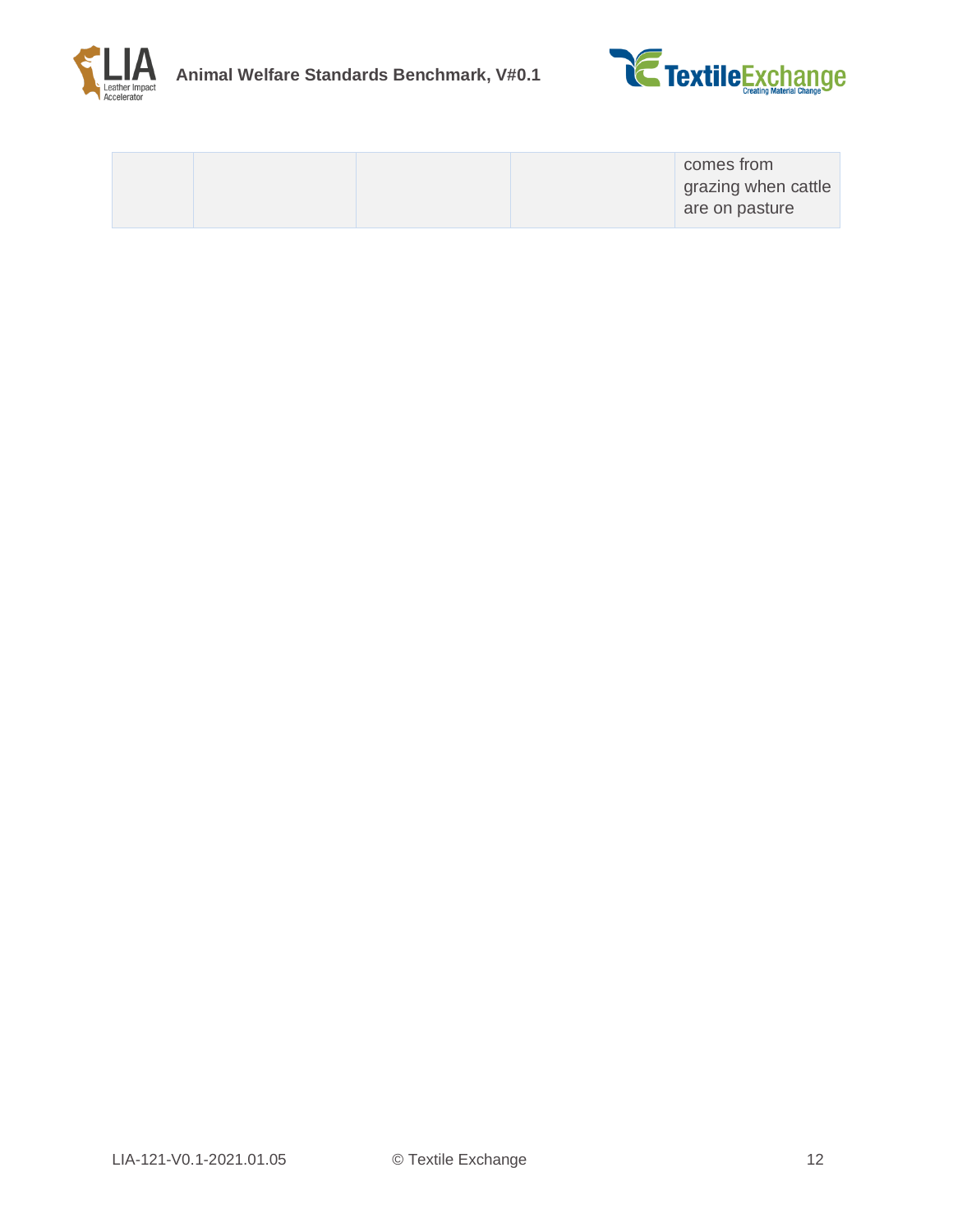



# <span id="page-12-0"></span>Section C - Living Environment Criteria



**Desired outcome:** Animals are kept in an environment that provides the conditions and facilities needed for health, safety, comfort, and normal behavior.

## <span id="page-12-1"></span>C1. Living Environment – **Requirements**

|                  | <b>Baseline</b><br>(A)                                                                                                                                                                         | <b>Additional</b><br>requirements for<br>Option 1<br>(B) | <b>Additional</b><br>requirements for<br>Option 2<br>(C) | Additional<br>requirements for<br>Option 3<br>(D) |
|------------------|------------------------------------------------------------------------------------------------------------------------------------------------------------------------------------------------|----------------------------------------------------------|----------------------------------------------------------|---------------------------------------------------|
|                  |                                                                                                                                                                                                | <b>INDOOR ENVIRONMENT</b>                                |                                                          |                                                   |
|                  | <b>INDOOR: FACILITIES</b>                                                                                                                                                                      |                                                          |                                                          |                                                   |
| C <sub>1.1</sub> | The standard<br>shall require that<br>indoor facilities<br>are designed,<br>constructed, and<br>maintained so as<br>to minimize<br>stress and the<br>likelihood of<br>injury to the<br>cattle. | No Option 1 (B)                                          | No Option 2 (C)                                          | No Option 3 (D)                                   |
|                  |                                                                                                                                                                                                | INDOOR: THERMAL ENVIRONMENT, VENTILATION, SHELTER        |                                                          |                                                   |
| C <sub>1.2</sub> | The standard<br>shall require that<br>indoor facilities<br>provide<br>protection from<br>heat or cold<br>stress and<br>extreme weather.                                                        | No Option 1 (B)                                          | No Option 2 (C)                                          | No Option 3 (D)                                   |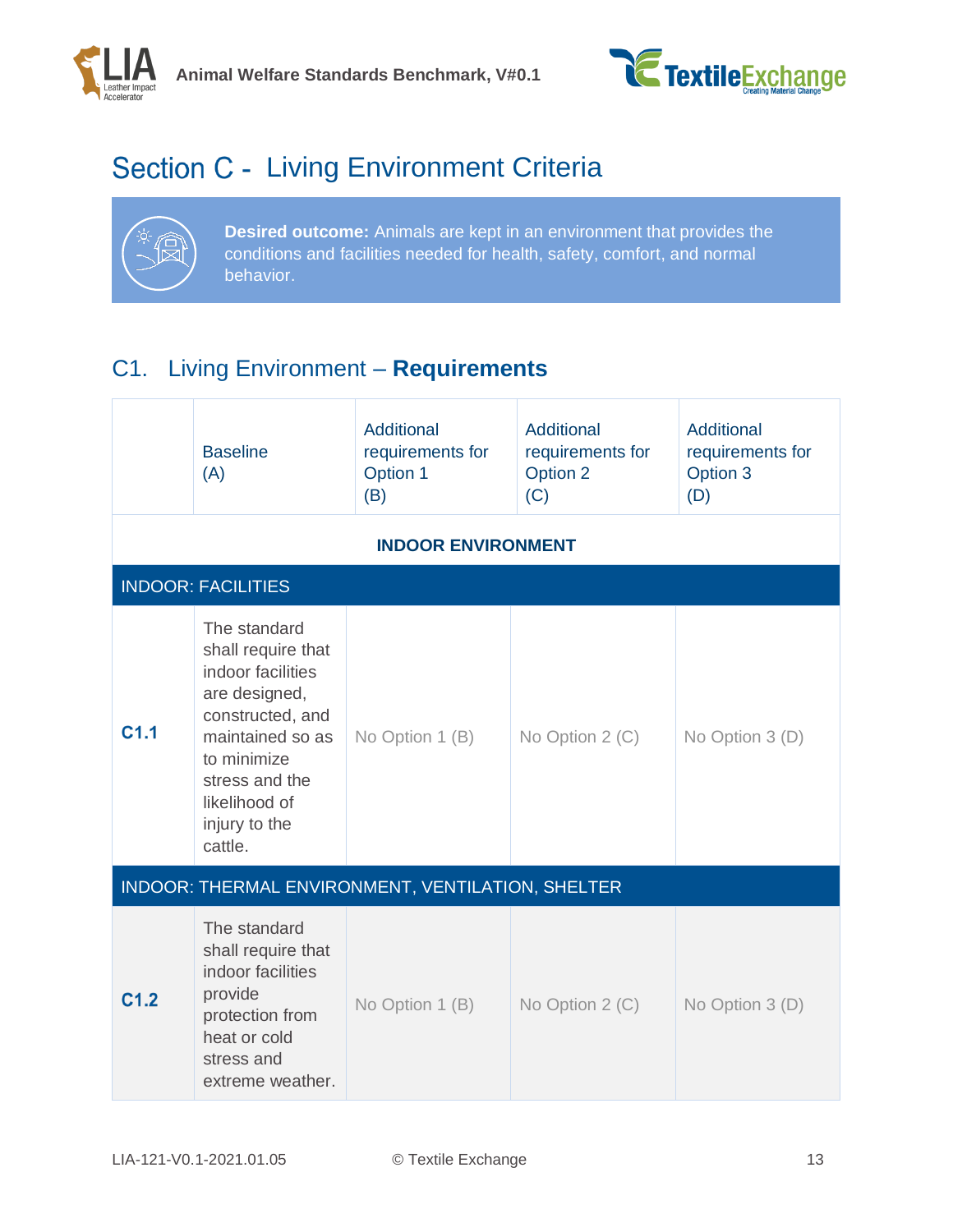



| C <sub>1.3</sub> | The standard<br>shall require that<br>indoor facilities<br>have good air<br>quality.                                                                                                                                             | The standard shall<br>set limits for air<br>quality factors <sup>1</sup>                                   | No Option 2 (C)                                                                                                                                                           | No Option 3 (D) |
|------------------|----------------------------------------------------------------------------------------------------------------------------------------------------------------------------------------------------------------------------------|------------------------------------------------------------------------------------------------------------|---------------------------------------------------------------------------------------------------------------------------------------------------------------------------|-----------------|
|                  | <b>INDOOR: LYING AREAS/FLOORING</b>                                                                                                                                                                                              |                                                                                                            |                                                                                                                                                                           |                 |
| C <sub>1.4</sub> | The standard<br>shall require that<br>lying areas and<br>floors are safe,<br>clean, and<br>comfortable for<br>the animals.                                                                                                       | No Option 1 (B)                                                                                            | The standard shall<br>require that lying<br>areas must be<br>bedded using dry,<br>deformable soft<br>materials to a<br>depth that provides<br>comfort for the<br>animals. | No Option 3 (D) |
| C <sub>1.5</sub> | The standard<br>shall prohibit fully<br>slatted flooring.<br>[Beef cattle]                                                                                                                                                       |                                                                                                            |                                                                                                                                                                           |                 |
| C <sub>1.6</sub> | The standard<br>shall prohibit<br>bare concrete<br>slatted flooring.<br>[Veal calves]                                                                                                                                            | No Option 1 (B)                                                                                            | The standard shall<br>prohibit fully slatted<br>flooring. [Veal<br>calves]                                                                                                | No Option 3 (D) |
|                  | <b>INDOOR: SPACE ALLOWANCES</b>                                                                                                                                                                                                  |                                                                                                            |                                                                                                                                                                           |                 |
| C <sub>1.7</sub> | The standards<br>shall require that<br>there is sufficient<br>space for each<br>animal to prevent<br>crowding and<br>allow for normal<br>behavior.<br>Animals must be<br>able to stand up,<br>lie down and turn<br>around freely | The standard shall<br>set specific space<br>allowances for<br>different<br>types/weights of<br>the animal. | The standard shall<br>set a minimum<br><i>indoor</i> space per<br>animal of 1m <sup>2</sup> or<br>more per 100 kg<br>live weight.                                         | No Option 3 (D) |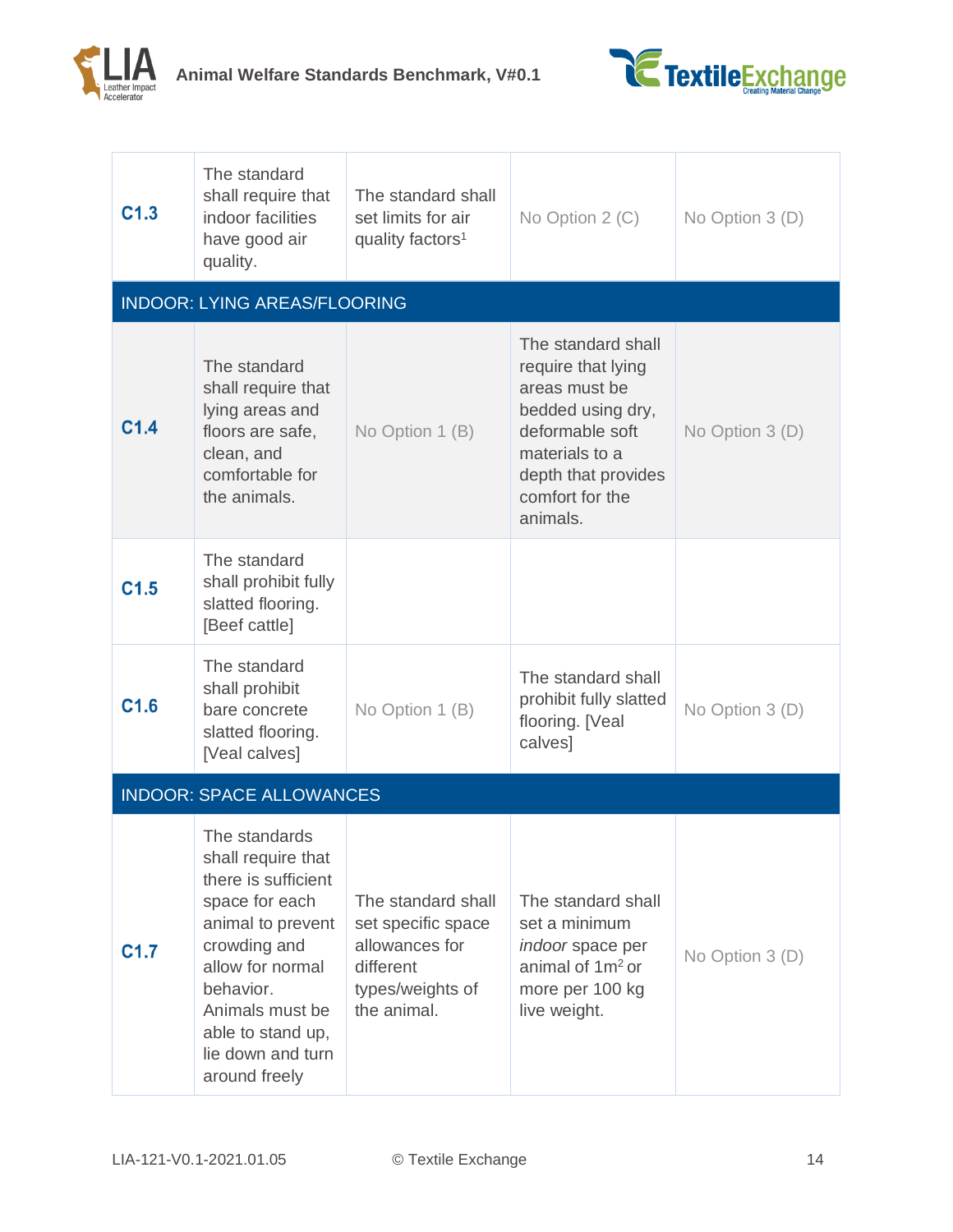



|                  | <b>INDOOR: LIGHTING</b>                                                                                                                                                                                         |                                                                                                                                       |                                                                                             |                                               |
|------------------|-----------------------------------------------------------------------------------------------------------------------------------------------------------------------------------------------------------------|---------------------------------------------------------------------------------------------------------------------------------------|---------------------------------------------------------------------------------------------|-----------------------------------------------|
| C <sub>1.8</sub> | The standard<br>shall require that<br>cattle have<br>periods of light<br>and dark within<br>each 24 hour<br>period and that<br>lighting shall<br>follow natural<br>periodicity                                  | No Option 1 (B)                                                                                                                       | The standard shall<br>require that cattle<br>have access to<br>natural light in<br>housing. | No Option 3 (D)                               |
|                  |                                                                                                                                                                                                                 | <b>OUTDOOR ENVIRONMENT</b>                                                                                                            |                                                                                             |                                               |
|                  | <b>OUTDOOR: FACILITIES</b>                                                                                                                                                                                      |                                                                                                                                       |                                                                                             |                                               |
| C <sub>1.9</sub> | The standard<br>shall require that<br>fencing and<br>handling<br>systems are<br>designed,<br>constructed, and<br>maintained so<br>as to minimize<br>stress and the<br>likelihood of<br>injury to the<br>cattle. | No Option 1 (B)                                                                                                                       | No Option 2 (C)                                                                             | No Option 3 (D)                               |
|                  | <b>OUTDOOR: AIR QUALITY</b>                                                                                                                                                                                     |                                                                                                                                       |                                                                                             |                                               |
| C1.10            | No Baseline (A)                                                                                                                                                                                                 | The standard shall<br>require that cattle<br>are not be exposed<br>to levels of dust that<br>lead to respiratory or<br>other problems | No Option 2 (C)                                                                             | No Option 3 (D)                               |
|                  | <b>OUTDOOR: ACCESS TO PASTURE</b>                                                                                                                                                                               |                                                                                                                                       |                                                                                             |                                               |
| C1.11            | No Baseline (A)                                                                                                                                                                                                 | No Option 1 (B)                                                                                                                       | The standard shall<br>require that                                                          | The standard shall<br>require that all cattle |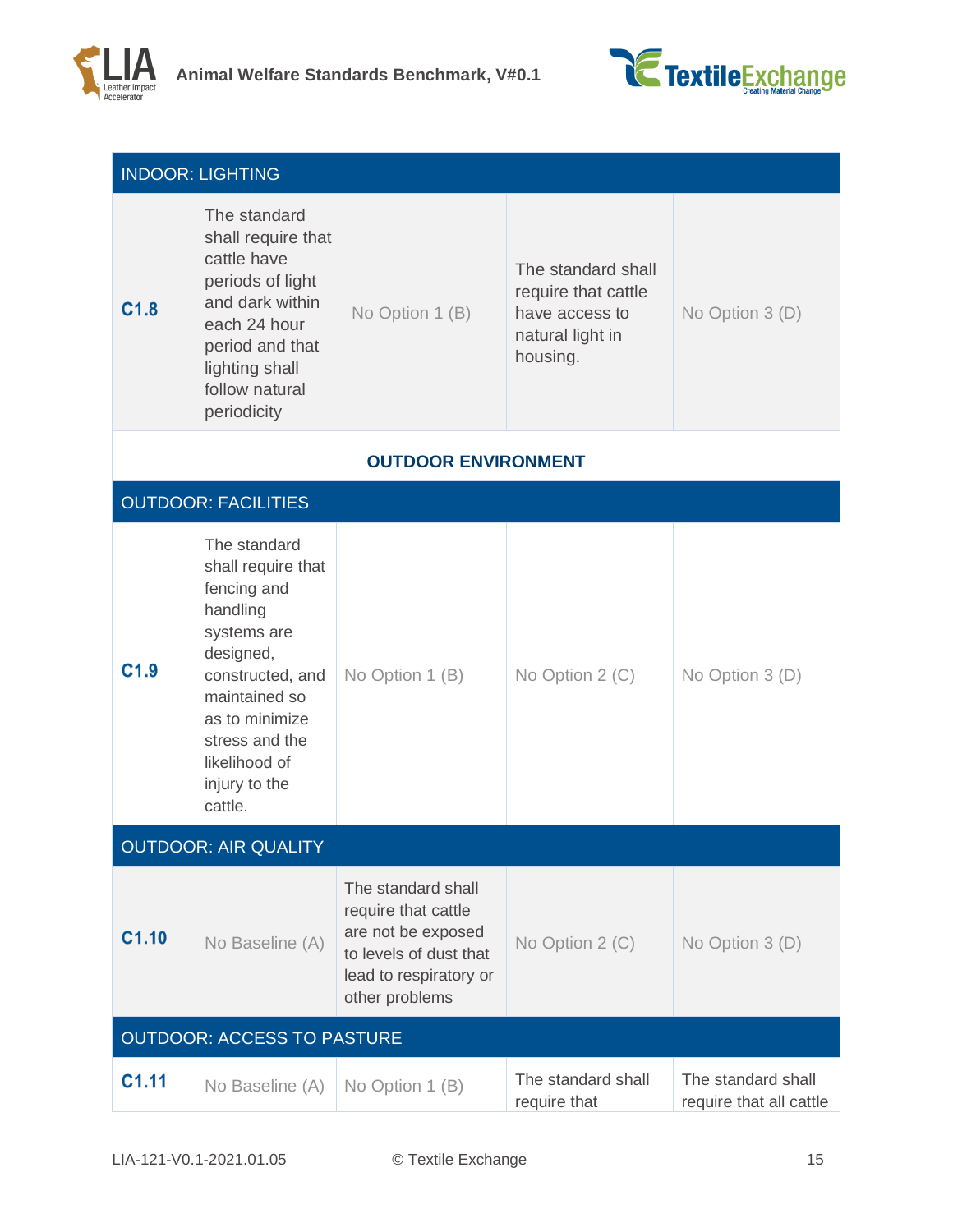



|                                                |                                                                                                                                                       |                                           | breeding cattle and<br>their calves have<br>access to pasture at<br>all times when their<br>welfare would not<br>otherwise be at risk.                                                                                                   | have access to<br>pasture at all times<br>when their welfare<br>would not otherwise<br>be at risk.                         |
|------------------------------------------------|-------------------------------------------------------------------------------------------------------------------------------------------------------|-------------------------------------------|------------------------------------------------------------------------------------------------------------------------------------------------------------------------------------------------------------------------------------------|----------------------------------------------------------------------------------------------------------------------------|
| C <sub>1.12</sub>                              | No Baseline (A)                                                                                                                                       | No Option 1 (B)                           | The standard shall<br>require that cattle<br>other than breeding<br>animals and their<br>calves have access<br>to an outdoor<br>exercise area at all<br>times of their lives<br>when their welfare<br>would not otherwise<br>be at risk. | No Option 3 (D)                                                                                                            |
|                                                |                                                                                                                                                       | OUTDOOR: SHADE, SHELTER & THERMAL COMFORT |                                                                                                                                                                                                                                          |                                                                                                                            |
| C <sub>1.13</sub>                              | The standard<br>shall require<br>that shade<br>and/or shelter<br>are provided to<br>protect cattle<br>from extremes<br>of temperature<br>and weather. | No Option 1 (B)                           | No Option 2 (C)                                                                                                                                                                                                                          |                                                                                                                            |
|                                                | <b>OUTDOOR: PASTURE MANAGEMENT</b>                                                                                                                    |                                           |                                                                                                                                                                                                                                          |                                                                                                                            |
| C1.14                                          | No Baseline (A)                                                                                                                                       | No Option 1 (B)                           | No Option 2 (C)                                                                                                                                                                                                                          | The standard shall<br>require that there<br>are written<br>protocols for<br>managing cattle<br>when grazing on<br>pasture. |
| <b>INDOOR &amp; OUTDOOR LIVING ENVIRONMENT</b> |                                                                                                                                                       |                                           |                                                                                                                                                                                                                                          |                                                                                                                            |
| <b>TETHERING</b>                               |                                                                                                                                                       |                                           |                                                                                                                                                                                                                                          |                                                                                                                            |
|                                                |                                                                                                                                                       |                                           |                                                                                                                                                                                                                                          |                                                                                                                            |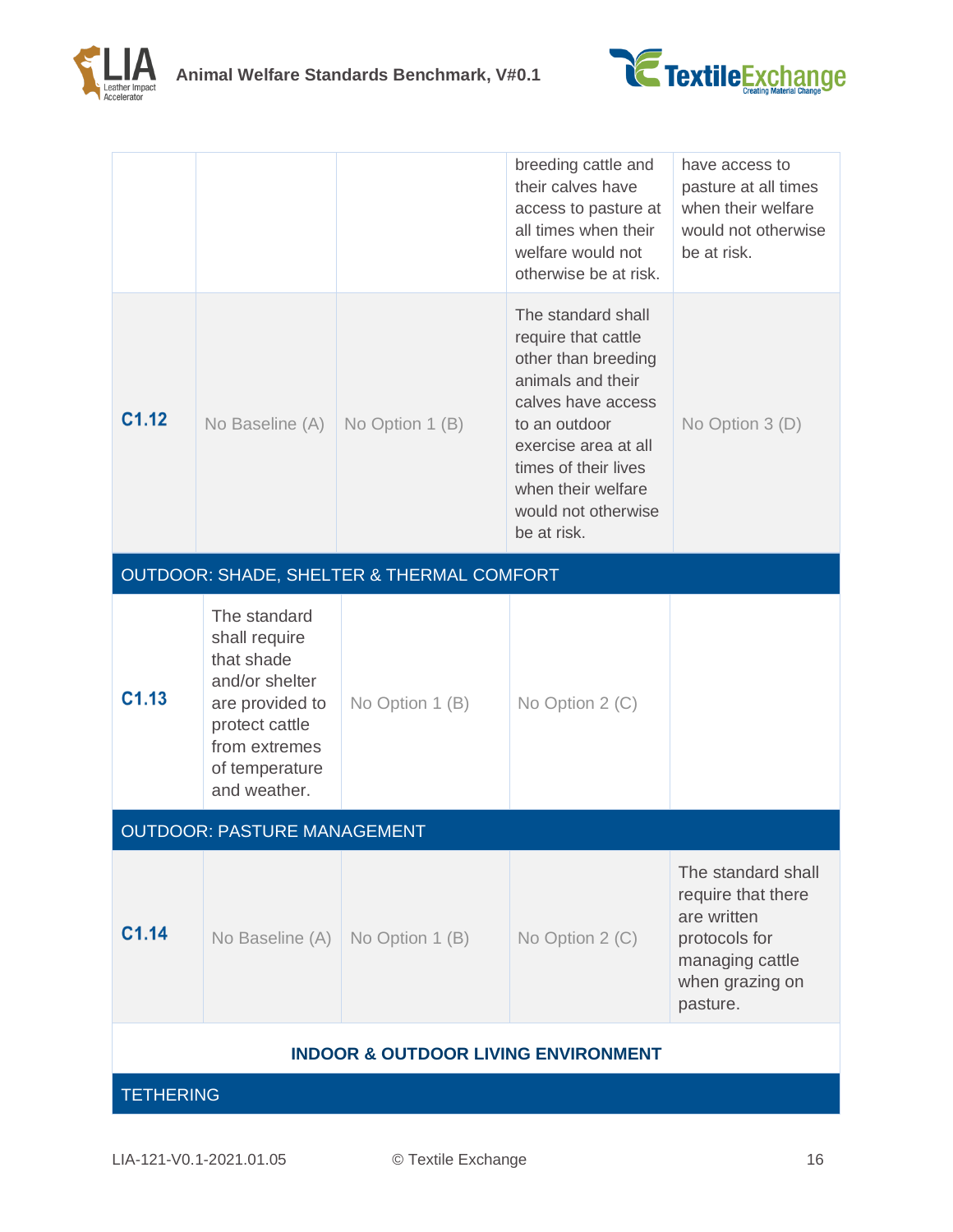



| C1.15                         | If tethering is<br>used, the<br>standard shall<br>require that the<br>tether is fitted<br>so as not to<br>cause injury                       | The standard shall<br>prohibit tethering.                                                                                                   | No Option 2 (C)                     | No Option 3 (D) |
|-------------------------------|----------------------------------------------------------------------------------------------------------------------------------------------|---------------------------------------------------------------------------------------------------------------------------------------------|-------------------------------------|-----------------|
| C1.16                         | If tethering is<br>used, the<br>standard shall<br>require that<br>cattle are<br>released from<br>the tether for<br>free exercise<br>each day | No Option 1 (B)                                                                                                                             | No Option 2 (C)                     | No Option 3 (D) |
| <b>NOISE</b>                  |                                                                                                                                              |                                                                                                                                             |                                     |                 |
| C1.17                         | The standard<br>shall require<br>that cattle are<br>not exposed to<br>levels of noise<br>that cause<br>stress.                               | No Option 1 (B)                                                                                                                             | No Option 2 (C)                     | No Option 3 (D) |
| <b>ENRICHMENTS</b>            |                                                                                                                                              |                                                                                                                                             |                                     |                 |
| C1.18                         | No Baseline (A)                                                                                                                              | The standard shall<br>require that cattle<br>have access to<br>scratching posts.                                                            | No Option 2 $(C)$ No Option 3 $(D)$ |                 |
| <b>CLEANLINESS/MUD SCORES</b> |                                                                                                                                              |                                                                                                                                             |                                     |                 |
| C1.19                         | No Baseline (A)                                                                                                                              | The standard shall<br>require that cattle<br>are not forced to lie<br>in mud/dirt/manure<br>or to stand/walk in<br>deep<br>mud/dirt/manure. | No Option 2 (C)                     | No Option 3 (D) |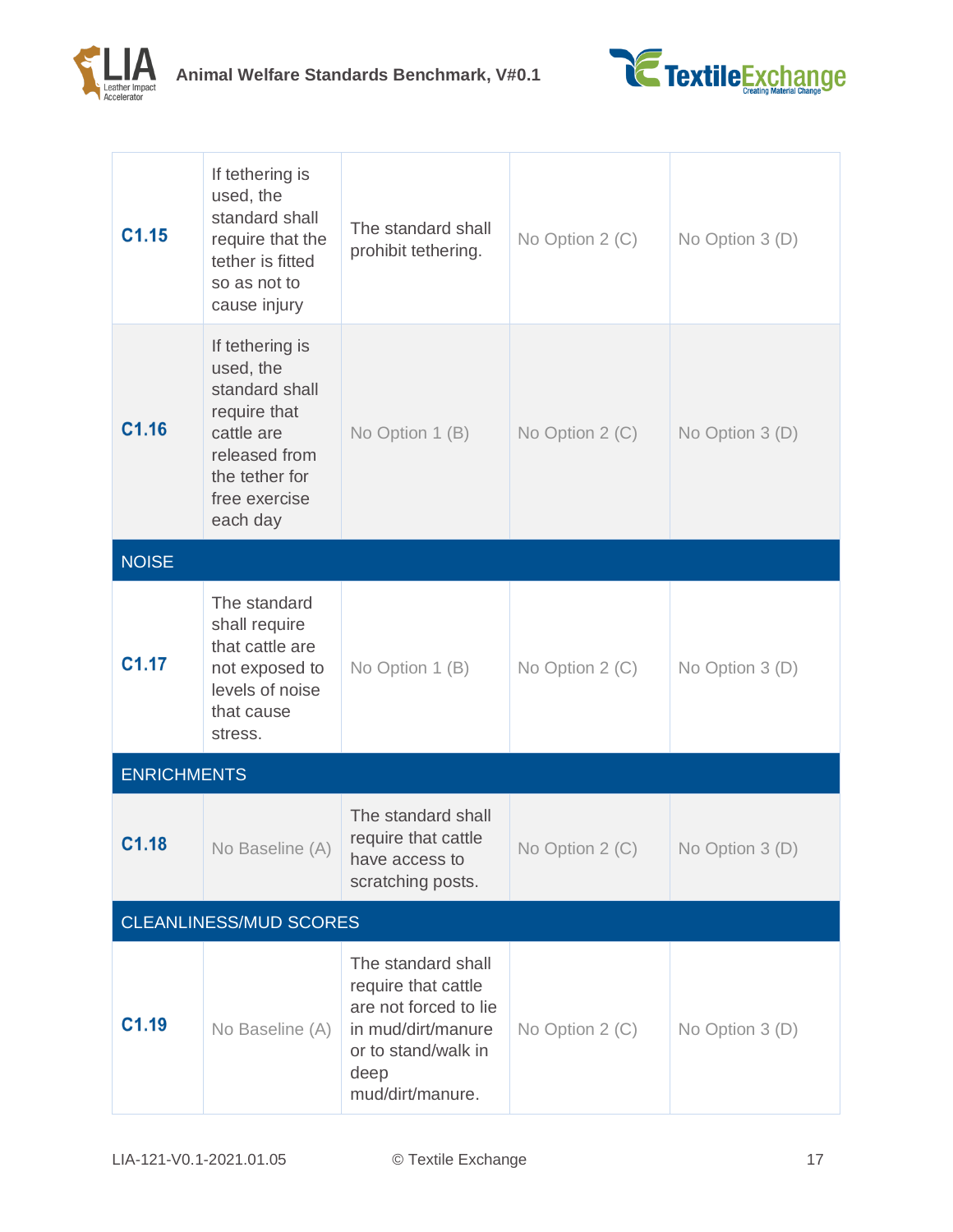



|                   | <b>PROTECTION FROM HAZARDS</b>                                                                                                                |                                                                                                                  |                 |                                                                                 |
|-------------------|-----------------------------------------------------------------------------------------------------------------------------------------------|------------------------------------------------------------------------------------------------------------------|-----------------|---------------------------------------------------------------------------------|
| C <sub>1.20</sub> | The standard<br>shall require<br>that cattle have<br>their health and<br>safety<br>protected and<br>are not<br>exposed to<br>potential toxins | No Option 1 (B)                                                                                                  | No Option 2 (C) | No Option 3 (D)                                                                 |
|                   | PROTECTION FROM PREDATORS                                                                                                                     |                                                                                                                  |                 |                                                                                 |
| C <sub>1.21</sub> | No Baseline (A)                                                                                                                               | The standard shall<br>require that animals<br>are protected from<br>predators.                                   | No Option 2 (C) | No Option 3 (D)                                                                 |
| C1.22             | No Baseline (A)                                                                                                                               | The standard shall<br>prohibit the use of<br>poisons against<br>predators.                                       | No Option 2 (C) | The standard shall<br>require that wildlife-<br>friendly practices<br>are used. |
| C1.23             | No Baseline (A)                                                                                                                               | The standard shall<br>prohibit the use of<br>snares, and leg<br>hold traps shall<br>control predators.           | No Option 2 (C) | No Option 3 (D)                                                                 |
| C1.24             | No Baseline (A)                                                                                                                               | The standard shall<br>require non-lethal<br>deterrence is used<br>as the first resort<br>against predators.      | No Option 2 (C) | No Option 3 (D)                                                                 |
| C1.25             | No Baseline (A)                                                                                                                               | The standard shall<br>require that is lethal<br>control is needed; it<br>is specific to the<br>problem predator. | No Option 2 (C) | No Option 3 (D)                                                                 |
| C1.26             | No Baseline (A)                                                                                                                               | The standard shall<br>require that a non-                                                                        | No Option 2 (C) | No Option 3 (D)                                                                 |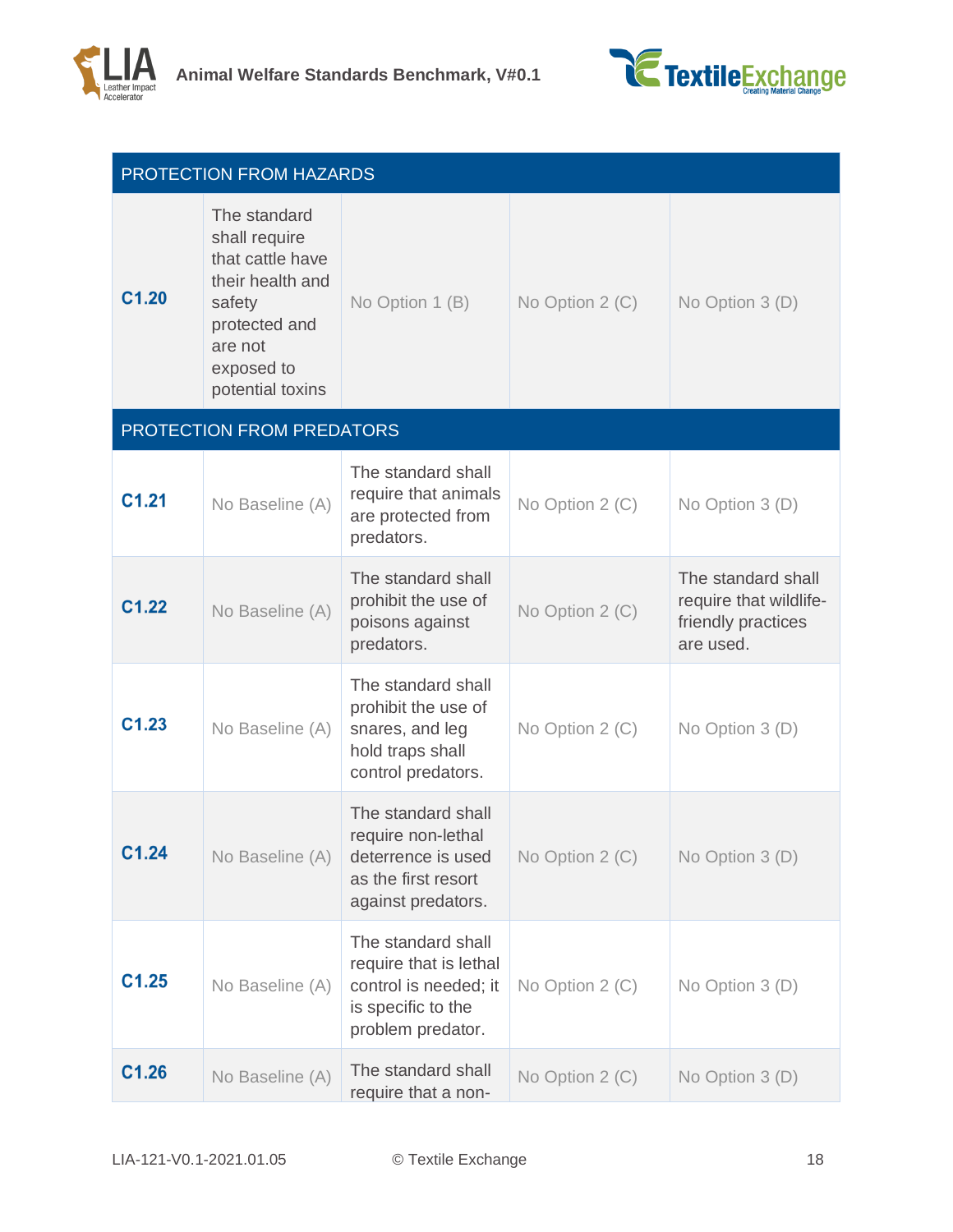



| lethal predator<br>management plan<br>is in place. |  |
|----------------------------------------------------|--|
|----------------------------------------------------|--|

## <span id="page-18-0"></span>C2. Living Environment – **Recommendations**

|                  | <b>Baseline</b><br>(A)                                                                                                                                            | Additional<br>requirements for<br>Option 1<br>(B) | Additional<br>requirements for<br>Option 2<br>(C) | Additional<br>requirements for<br>Option 3<br>(D) |  |  |
|------------------|-------------------------------------------------------------------------------------------------------------------------------------------------------------------|---------------------------------------------------|---------------------------------------------------|---------------------------------------------------|--|--|
|                  | <b>FEEDLOTS</b>                                                                                                                                                   |                                                   |                                                   |                                                   |  |  |
| C <sub>2.1</sub> | The standard shall<br>require that weaned<br>calves are<br>acclimatized to<br>grain/concentrate<br>feeds and<br>vaccinated before<br>being moved to a<br>feedlot. | No Option 1 (B)                                   | No Option 2 (C)                                   | No Option 3 (D)                                   |  |  |
|                  | <b>CLEANLINESS/MUD SCORES</b>                                                                                                                                     |                                                   |                                                   |                                                   |  |  |
| C <sub>2.2</sub> | The standard shall<br>require that a<br>mud/dirt scoring<br>system is used.                                                                                       | No Option 1 (B)                                   | No Option 2 (C)                                   | No Option 3 (D)                                   |  |  |
| C <sub>2.3</sub> | The standard shall<br>require that cattle<br>are not forced to lie<br>in mud/dirt/manure<br>or to stand/walk in<br>deep<br>mud/dirt/manure                        | No Option 1 (B)                                   | No Option 2 (C)                                   | No Option 3 (D)                                   |  |  |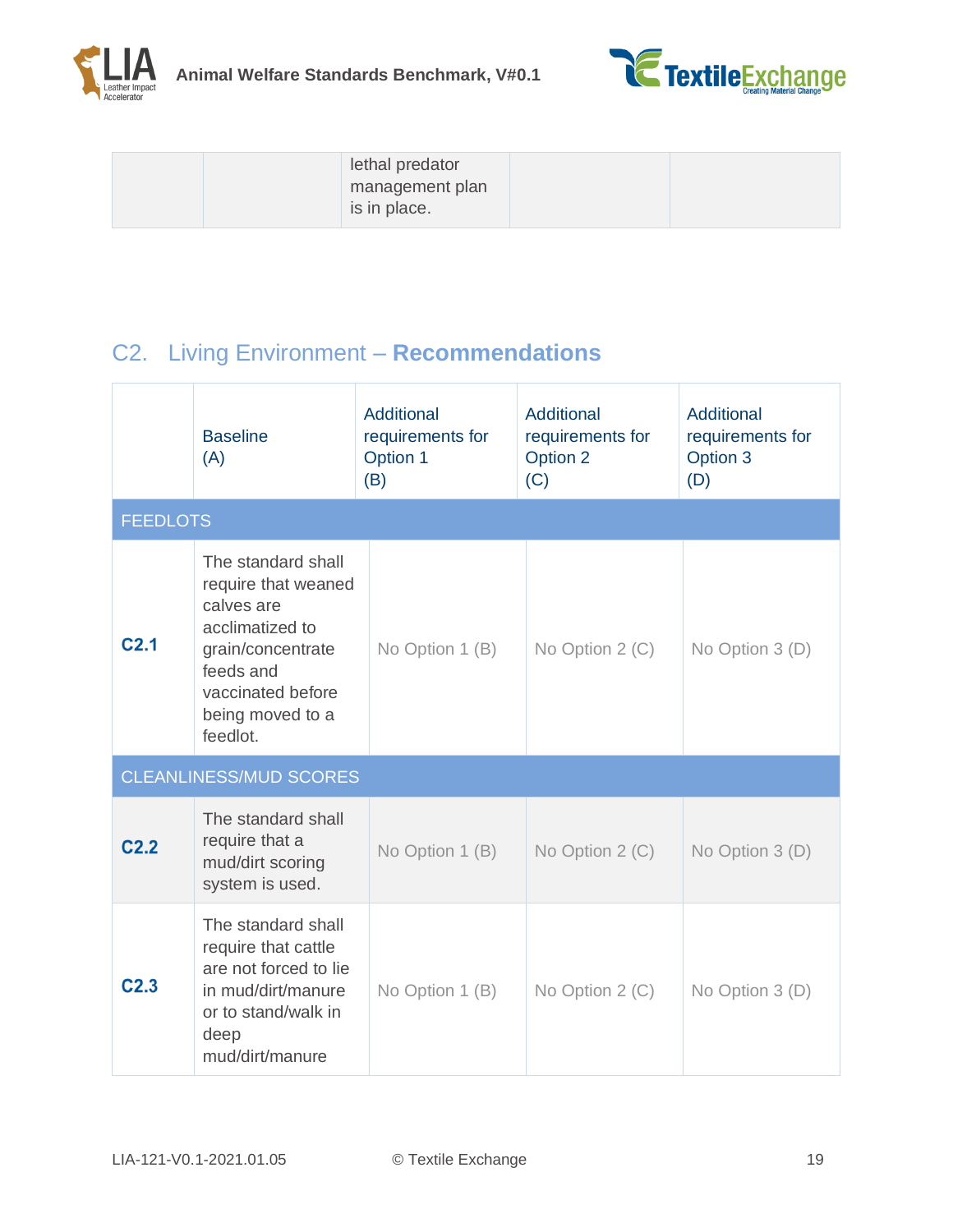



# <span id="page-19-0"></span>Section D - Cattle Husbandry Criteria

**Desired outcome:** Animals are bred, raised, handled, managed, and cared for in a manner that ensures their health and safety. Animals are free from pain, injury, and disease and managed with a proactive approach to ensure that the health of the animal is maintained through all stages of life.

## <span id="page-19-1"></span>D1. Cattle Husbandry – **Requirements**

|                  | <b>Baseline</b><br>(A)                                                                                                                              | Additional<br>requirements for<br>Option 1<br>(B) | Additional<br>requirements for<br>Option 2<br>(C) | Additional<br>requirements for<br>Option 3<br>(D) |
|------------------|-----------------------------------------------------------------------------------------------------------------------------------------------------|---------------------------------------------------|---------------------------------------------------|---------------------------------------------------|
|                  | SOCIAL ENVIRONMENT/ISOLATION                                                                                                                        |                                                   |                                                   |                                                   |
| D1.1             | The standard shall<br>prohibit veal<br>confinement crate<br>systems where calves<br>are unable to move<br>freely and have no<br>contact with others | No Option 1 (B)                                   | No Option 2 (C)                                   | No Option 3 (D)                                   |
| D <sub>1.2</sub> | The standard shall<br>require that individual<br>pens offer freedom of<br>movement and tactile<br>and visual contact for<br>calves                  | No Option 1 (B)                                   | No Option 2 (C)                                   | No Option 3 (D)                                   |
| D <sub>1.3</sub> | The standard shall<br>require that calves are<br>raised in groups from<br>the age of 8 weeks or<br>less.                                            | No Option 1 (B)                                   | No Option $2(C)$                                  | No Option 3 (D)                                   |
| D <sub>1.4</sub> | No Baseline (A)                                                                                                                                     | The standard<br>shall require that                | No Option $2(C)$                                  | No Option $3(D)$                                  |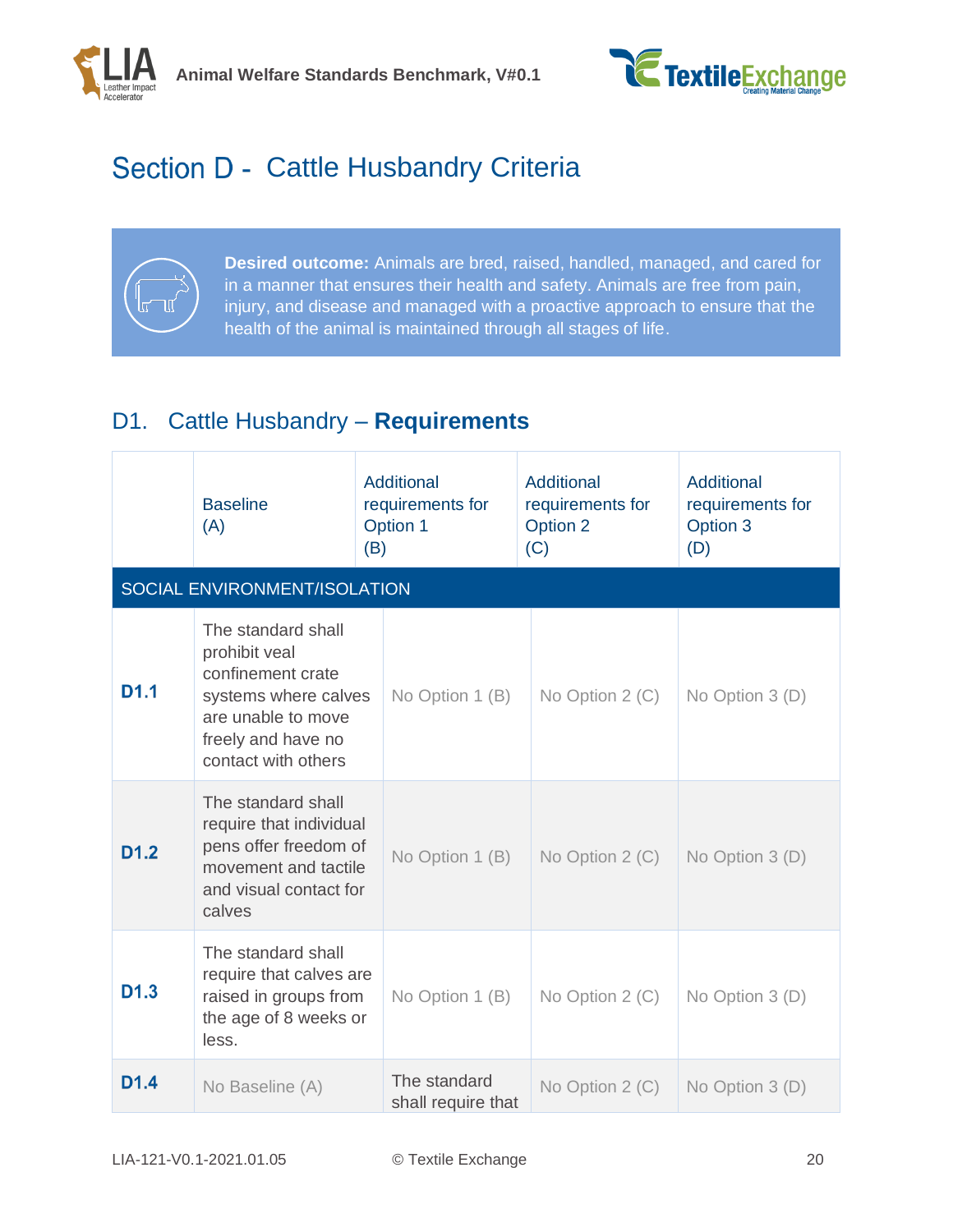



|                  |                                                                                                                                                                                                                                                             | cattle, as herd<br>animals, are only<br>isolated when<br>needed for short<br>-term medical or<br>safety<br>interventions                                                                          |                 |                 |
|------------------|-------------------------------------------------------------------------------------------------------------------------------------------------------------------------------------------------------------------------------------------------------------|---------------------------------------------------------------------------------------------------------------------------------------------------------------------------------------------------|-----------------|-----------------|
| D <sub>1.5</sub> | No Baseline (A)                                                                                                                                                                                                                                             | The standard<br>shall require that<br>provision is<br>made for the<br>segregation and<br>care of sick or<br>injured animals<br>that are unable<br>to eat/drink<br>and/or keep up<br>with the herd | No Option 2 (C) | No Option 3 (D) |
| <b>HANDLING</b>  |                                                                                                                                                                                                                                                             |                                                                                                                                                                                                   |                 |                 |
| D <sub>1.6</sub> | The standard shall<br>require that cattle are<br>handled humanely;<br>and that the<br>mistreatment of<br>animals is<br>unacceptable.                                                                                                                        | No Option 1 (B)                                                                                                                                                                                   | No Option 2 (C) | No Option 3 (D) |
| D <sub>1.7</sub> | The standard shall<br>have prescriptions for<br>the use of electric<br>prods to include the<br>following<br>Prods shall:<br>never be applied<br>to the face,<br>genitals, udder, or<br>anal area<br>only be used when<br>the animal is<br>mobile, and there | The standard<br>shall prohibit the<br>use of electric<br>prods under any<br>circumstance.                                                                                                         | No Option 2 (C) | No Option 3 (D) |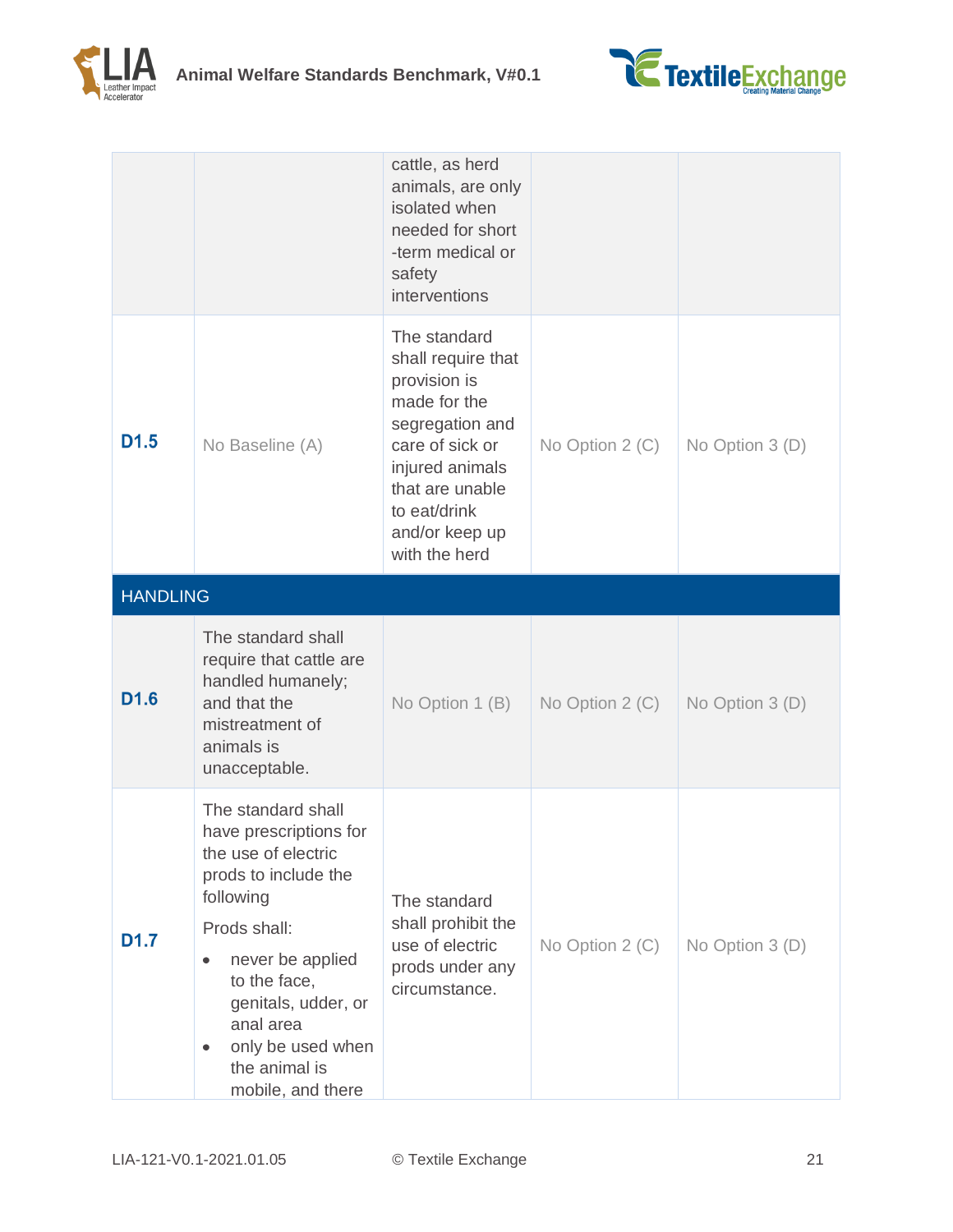



|                               | are no obstacles,<br>e.g. other animals.<br>not be used<br>$\bullet$<br>repeatedly on a<br>single animal<br>not be used on<br>$\bullet$<br>animals that are<br>clearly sick<br>not be used on<br>$\bullet$<br>calves under six<br>months of age                                 |                   |                  |                 |
|-------------------------------|---------------------------------------------------------------------------------------------------------------------------------------------------------------------------------------------------------------------------------------------------------------------------------|-------------------|------------------|-----------------|
| D <sub>1.8</sub>              | The standard shall<br>require that electro-<br>immobilization is<br>prohibited.                                                                                                                                                                                                 | No Option 1 $(B)$ | No Option 2 (C)  | No Option 3 (D) |
| <b>INSPECTION</b>             |                                                                                                                                                                                                                                                                                 |                   |                  |                 |
| D <sub>1.9</sub>              | The standard shall<br>require that inspection<br>of animals in<br>extensive systems<br>where feed and water<br>are freely available is<br>at a frequency that<br>minimizes the risk of<br>not seeing animals<br>that are sick, injured,<br>need assistance for<br>calving, etc. | No Option 1 (B)   | No Option $2(C)$ | No Option 3 (D) |
| D <sub>1.10</sub>             | The standard shall<br>require that cattle in<br>barns or lots where<br>human intervention is<br>required for the<br>provision of feed<br>and/or water are<br>inspected at least<br>once daily.                                                                                  | No Option 1 (B)   | No Option 2 (C)  | No Option 3 (D) |
| <b>HEALTH &amp; TREATMENT</b> |                                                                                                                                                                                                                                                                                 |                   |                  |                 |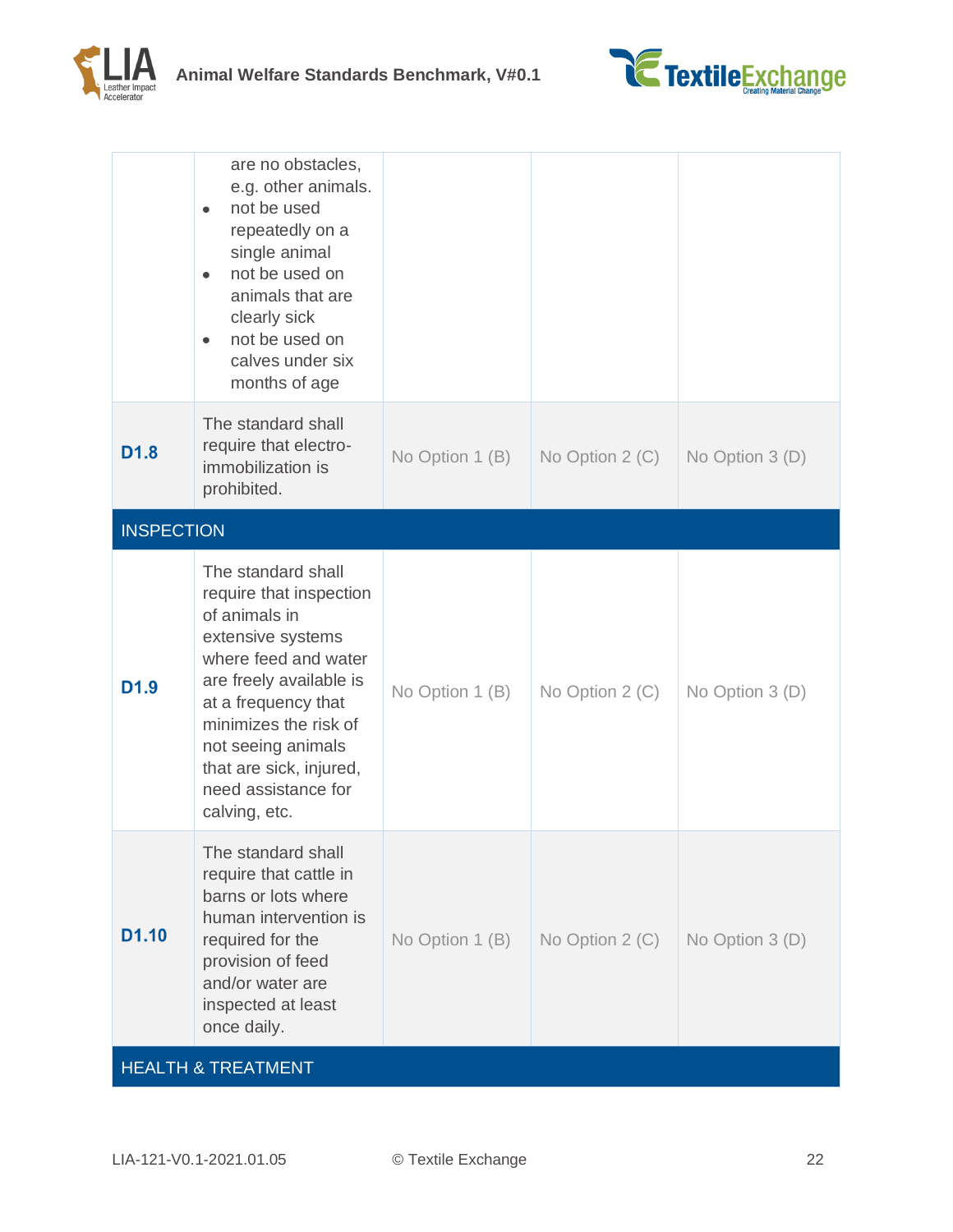



| D <sub>1.11</sub> | The standard shall<br>require that any<br>animal identified as<br>being sick, injured, or<br>lame is given<br>appropriate treatment<br>as soon as possible. | The standard<br>shall require that<br>cattle are pro-<br>actively<br>managed for the<br>prevention of<br>disease | No Option 2 (C)                                                                                                                        | No Option 3 (D) |
|-------------------|-------------------------------------------------------------------------------------------------------------------------------------------------------------|------------------------------------------------------------------------------------------------------------------|----------------------------------------------------------------------------------------------------------------------------------------|-----------------|
| D <sub>1.12</sub> | The standard shall<br>require the<br>responsible use of<br>antimicrobials on the<br>operation.                                                              | No Option 1 (B)                                                                                                  | The standards<br>shall require a<br>written health<br>and welfare plan<br>relevant to the<br>health<br>challenges on<br>the farm/ranch | No Option 3 (D) |
| <b>LAMENESS</b>   |                                                                                                                                                             |                                                                                                                  |                                                                                                                                        |                 |
| D1.13             | The standard shall<br>require that cattle are<br>monitored for<br>lameness, and action<br>shall be taken to<br>prevent lameness.                            | No Option 1 (B)                                                                                                  | The standard<br>shall require a<br>maximum<br>acceptable level<br>of lameness. <sup>2</sup>                                            | No Option 3 (D) |
|                   | <b>GROWTH PROMOTERS</b>                                                                                                                                     |                                                                                                                  |                                                                                                                                        |                 |
| D <sub>1.14</sub> | No Baseline (A)                                                                                                                                             | The standard<br>shall prohibit the<br>use of beta-<br>agonists.                                                  | The standard<br>shall prohibit the<br>use of growth<br>hormones and<br>other growth<br>promoters.                                      | No Option 3 (D) |
| <b>MORTALITY</b>  |                                                                                                                                                             |                                                                                                                  |                                                                                                                                        |                 |
| D1.15             | The standard shall<br>require that mortality<br>rates are recorded.                                                                                         | The standard<br>shall require that<br>farmers take<br>action when<br>mortality<br>exceeds normal<br>farm levels. | The standard<br>shall require a<br>maximum<br>acceptable level<br>of mortality. <sup>3</sup>                                           | No Option 3 (D) |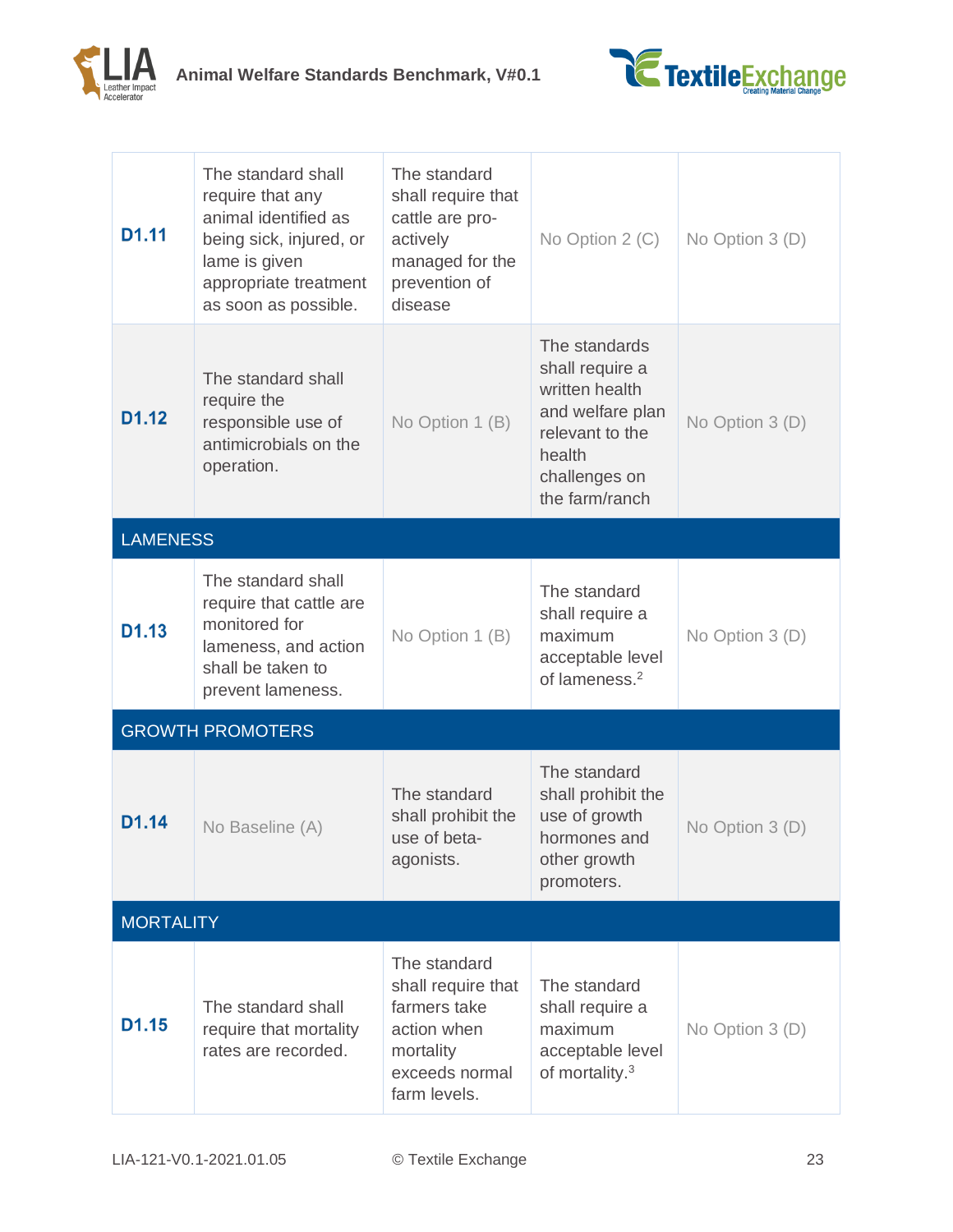



|                   | <b>PAINFUL PROCEDURES - CASTRATION</b>                                                                                                         |                                                                                                                                                          |                                                                                                       |                                                                                                   |
|-------------------|------------------------------------------------------------------------------------------------------------------------------------------------|----------------------------------------------------------------------------------------------------------------------------------------------------------|-------------------------------------------------------------------------------------------------------|---------------------------------------------------------------------------------------------------|
| D <sub>1.16</sub> | The standard shall<br>require that castration<br>is carried out at as<br>young an age as<br>possible                                           | The standard<br>shall set a<br>maximum age of<br>castration.                                                                                             | The standard<br>shall require that<br>the maximum<br>age of castration<br>of a calf is nine<br>weeks. | The standard shall<br>require that the<br>maximum age of<br>castration of a calf<br>is six weeks. |
| D <sub>1.17</sub> | The standard shall<br>address methods of<br>castration.                                                                                        | No Option 1 (B)                                                                                                                                          | No Option 2 (C)                                                                                       | No Option 3 (D)                                                                                   |
| D <sub>1.18</sub> | No Baseline (A)                                                                                                                                | The standard<br>shall require that<br>for all methods<br>and ages at<br>which castration<br>is carried out,<br>pain relief is<br>used when<br>available. | No Option 2 (C)                                                                                       | No Option 3 (D)                                                                                   |
|                   | <b>PAINFUL PROCEDURES - SPAYING</b>                                                                                                            |                                                                                                                                                          |                                                                                                       |                                                                                                   |
| D <sub>1.19</sub> | No Baseline (A)                                                                                                                                | The standard<br>shall require that<br>spaying and<br>webbing are<br>prohibited.                                                                          | No Option 2 (C)                                                                                       | No Option 3 (D)                                                                                   |
|                   | PAINFUL PROCEDURES - HORN MODIFICATION                                                                                                         |                                                                                                                                                          |                                                                                                       |                                                                                                   |
| D <sub>1.20</sub> | The standard shall<br>require that if calves<br>are<br>disbudded/dehorned,<br>the procedure is<br>performed at as early<br>an age as possible. | The standard<br>shall require that<br>the maximum<br>permitted age for<br>disbudding is<br>nine weeks.                                                   | No Option 2 (C)                                                                                       | No Option 3 (D)                                                                                   |
| D <sub>1.21</sub> | No Baseline (A)                                                                                                                                | The standard<br>shall require that<br>for all methods                                                                                                    | No Option 2 (C)                                                                                       | No Option 3 (D)                                                                                   |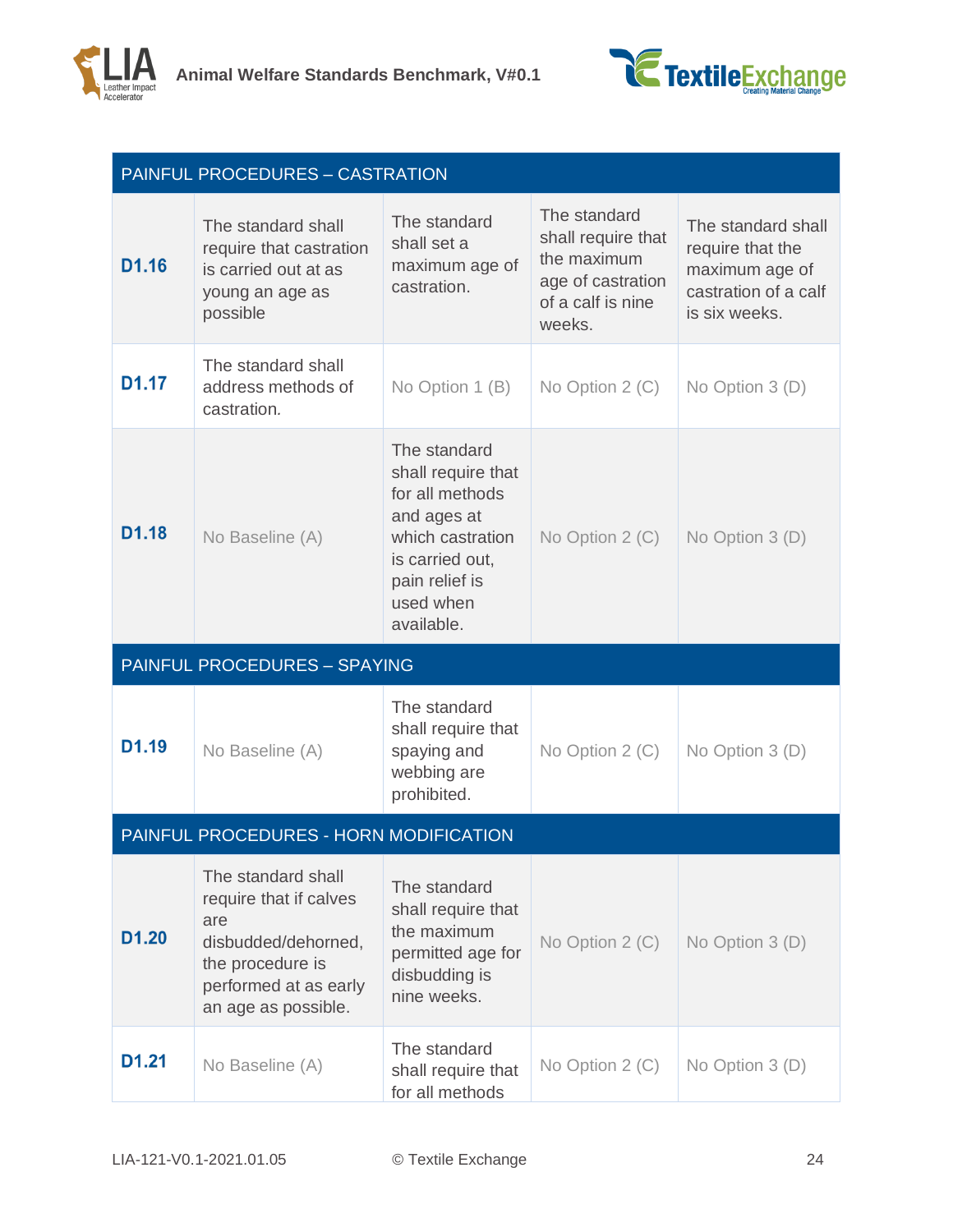



|                       |                                                                                                                                                                   | and ages at<br>which disbudding<br>is carried out,<br>pain relief is<br>used when<br>available.                                          |                                                                                                               |                                                                                                |
|-----------------------|-------------------------------------------------------------------------------------------------------------------------------------------------------------------|------------------------------------------------------------------------------------------------------------------------------------------|---------------------------------------------------------------------------------------------------------------|------------------------------------------------------------------------------------------------|
| D1.22                 | No Baseline (A)                                                                                                                                                   | The standard<br>shall prohibit<br>dehorning.                                                                                             | No Option 2 (C)                                                                                               | No Option 3 (D)                                                                                |
|                       | PAINFUL PROCEDURES - TAIL MODIFICATION                                                                                                                            |                                                                                                                                          |                                                                                                               |                                                                                                |
| D1.23                 | The standard shall<br>prohibit tail docking                                                                                                                       | No Option 1 (B)                                                                                                                          | No Option 2 (C)                                                                                               | No Option 3 (D)                                                                                |
| <b>IDENTIFICATION</b> |                                                                                                                                                                   |                                                                                                                                          |                                                                                                               |                                                                                                |
| D1.24                 | The standard shall<br>prohibit face branding<br>unless required by<br>regulations                                                                                 | The standard<br>shall address<br>methods and<br>location of<br>branding.                                                                 | The standard<br>shall prohibit<br>branding<br>anywhere on the<br>animal unless<br>required by<br>regulations. | No Option 3 (D)                                                                                |
|                       | <b>BREEDING, PREGNANCY &amp; BIRTHING</b>                                                                                                                         |                                                                                                                                          |                                                                                                               |                                                                                                |
| D1.25                 | The standard shall<br>require that breeding<br>choices and<br>techniques for cows<br>and heifers shall not<br>risk their health or the<br>health of their calves. | The standard<br>shall require that<br>the breed<br>selected is<br>suitable for the<br>farm/ranch<br>system.                              | No Option 2 (C)                                                                                               | The standard shall<br>set requirements<br>for the minimum<br>age at first<br>breeding/calving. |
| D1.26                 | No Baseline (A)                                                                                                                                                   | The standard<br>shall require that<br>breeding choices<br>proactively select<br>for welfare traits<br>and not just<br>production traits. | No Option 2 (C)                                                                                               | No Option 3 (D)                                                                                |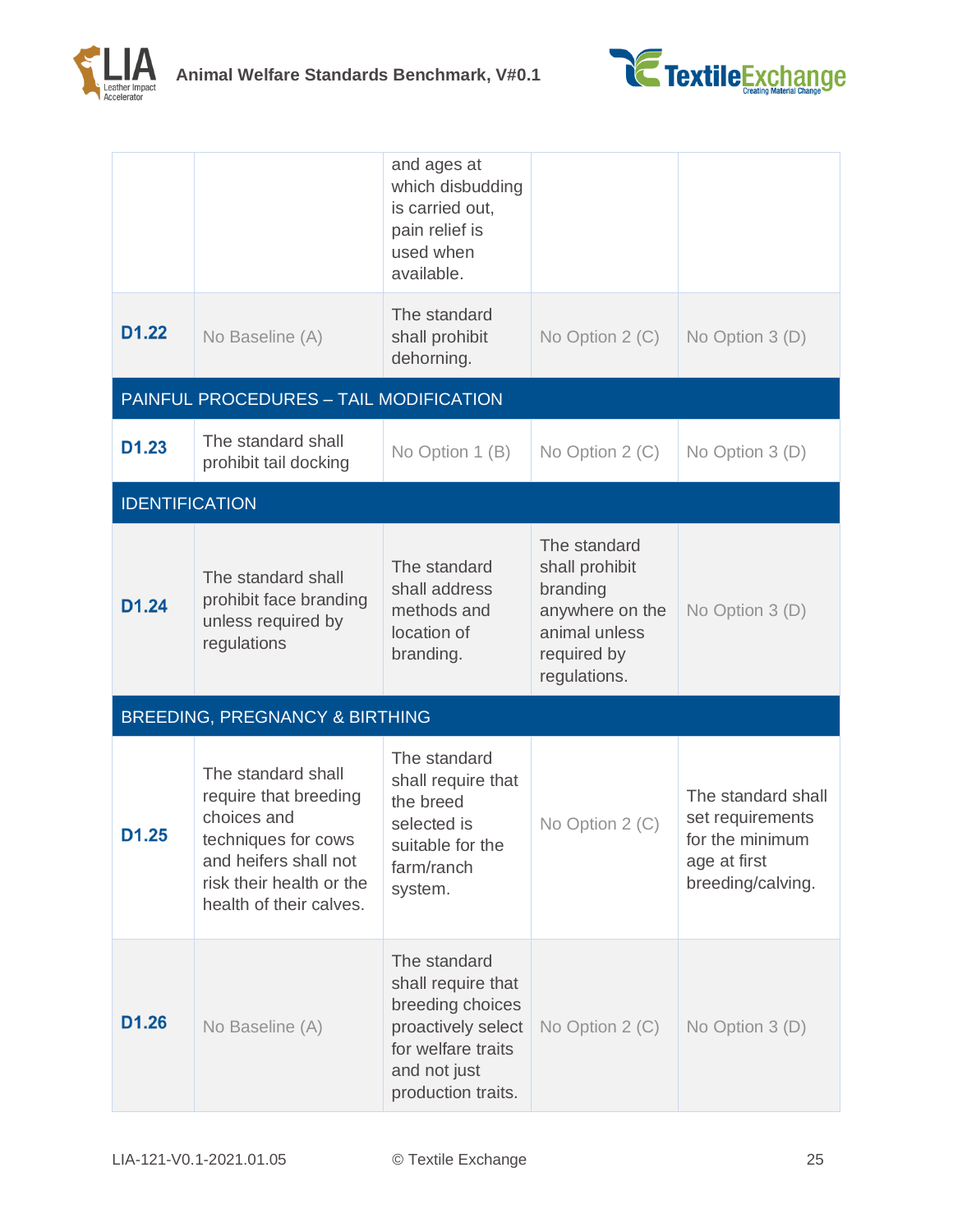



| <b>WEANING</b>    |                                                                                                                                                                                                                                     |                                                                                                                   |                                                                                                                            |                 |
|-------------------|-------------------------------------------------------------------------------------------------------------------------------------------------------------------------------------------------------------------------------------|-------------------------------------------------------------------------------------------------------------------|----------------------------------------------------------------------------------------------------------------------------|-----------------|
| D <sub>1.27</sub> | No Baseline (A)                                                                                                                                                                                                                     | The standard<br>shall require that<br>suckled calves<br>are not weaned<br>before a<br>minimum age of<br>6 months. | No Option 2 (C)                                                                                                            | No Option 3 (D) |
| D <sub>1.28</sub> | No Baseline (A)                                                                                                                                                                                                                     | No Option 1 (B)                                                                                                   | The standard<br>shall require that<br>calves are not<br>transported off<br>the farm within<br>ten days of<br>being weaned. | No Option 3 (D) |
| D <sub>1.29</sub> | No Baseline (A)                                                                                                                                                                                                                     | No Option 1 (B)                                                                                                   | The standard<br>shall require that<br>weaning is<br>carried out using<br>a low-stress<br>method.                           | No Option 3 (D) |
|                   | EUTHANASIA/ON-FARM SLAUGHTER                                                                                                                                                                                                        |                                                                                                                   |                                                                                                                            |                 |
| D1.30             | The standard shall<br>require that animals<br>that are suffering pain<br>or distress and not<br>responding to<br>treatment are<br>euthanized using<br>methods that cause<br>immediate<br>unconsciousness that<br>lasts until death. | No Option 1 (B)                                                                                                   | No Option 2 (C)                                                                                                            | No Option 3 (D) |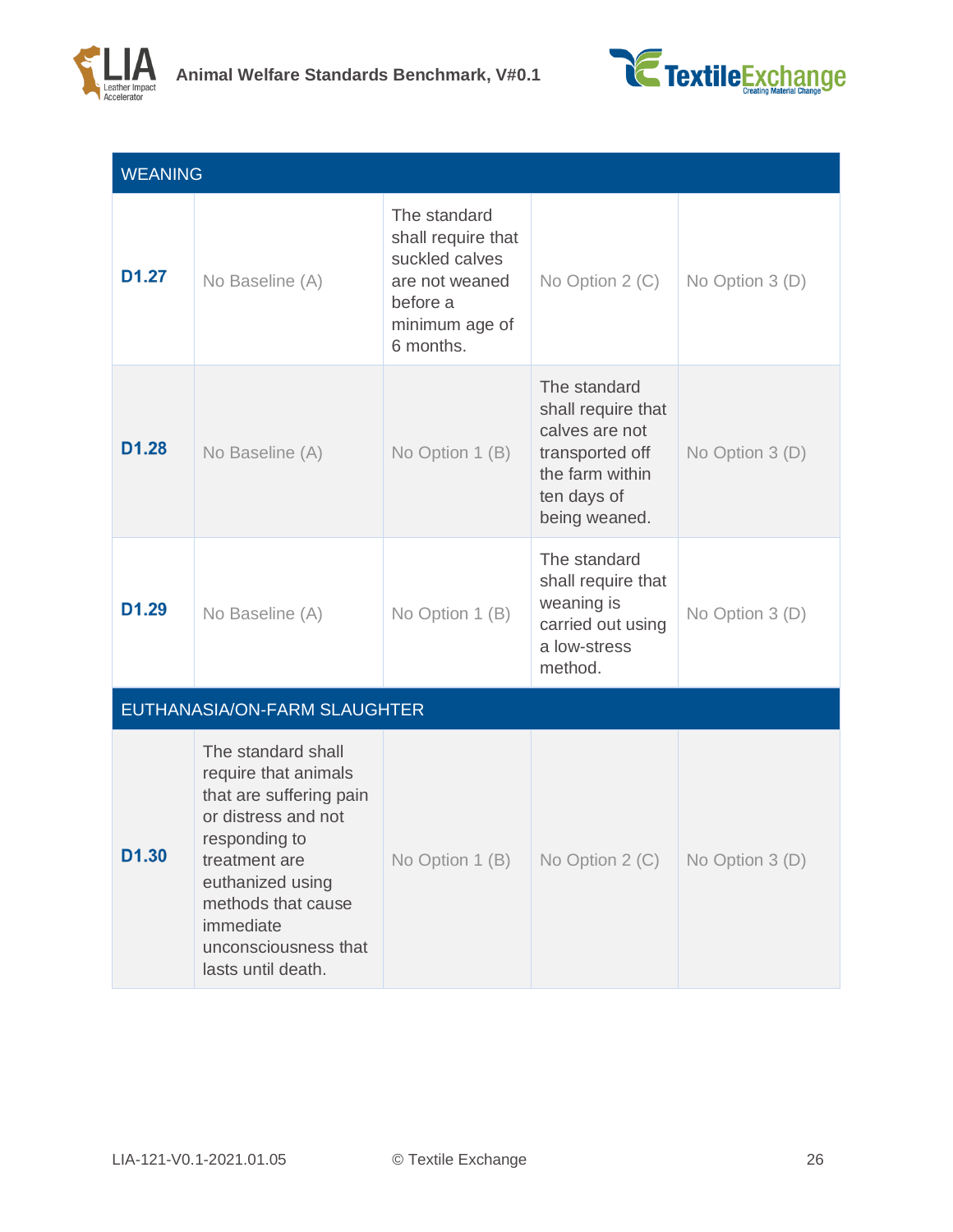

## <span id="page-26-0"></span>D2. Cattle Husbandry – **Recommendations**

|                  | <b>Baseline</b><br>(A)                                                                        | <b>Additional</b><br>requirements for<br>Option 1<br>(B)                                    | Additional<br>requirements for<br>Option 2<br>(C) | Additional<br>requirements for<br>Option 3<br>(D) |
|------------------|-----------------------------------------------------------------------------------------------|---------------------------------------------------------------------------------------------|---------------------------------------------------|---------------------------------------------------|
| <b>HANDLING</b>  |                                                                                               |                                                                                             |                                                   |                                                   |
| <b>D2.1</b>      | The standard shall<br>require that staff are<br>trained in low stress<br>handling methods.    | No Option 1 (B)                                                                             | No Option 2 (C)                                   | No Option 3 (D)                                   |
| <b>LAMENESS</b>  |                                                                                               |                                                                                             |                                                   |                                                   |
| D <sub>2.2</sub> | No Baseline (A)                                                                               | The standard<br>shall require a<br>maximum<br>acceptable level<br>of lameness. <sup>2</sup> | No Option 2 (C)                                   | No Option 3 (D)                                   |
|                  | <b>GROWTH PROMOTERS</b>                                                                       |                                                                                             |                                                   |                                                   |
| D <sub>2.3</sub> | The standard shall<br>prohibit the use of<br>beta-agonists.                                   | No Option 1 (B)                                                                             | No Option 2 (C)                                   | No Option 3 (D)                                   |
|                  | <b>PAINFUL PROCEDURES</b>                                                                     |                                                                                             |                                                   |                                                   |
| D <sub>2.4</sub> | The standard shall<br>require that a<br>veterinarian supervises<br>any painful<br>procedures. | No Option 1 (B)                                                                             | No Option 2 (C)                                   | No Option 3 (D)                                   |
| D <sub>2.5</sub> | The standard shall<br>require that spaying<br>and webbing are<br>prohibited                   | No Option 1 (B)                                                                             | No Option 2 (C)                                   | No Option 3 (D)                                   |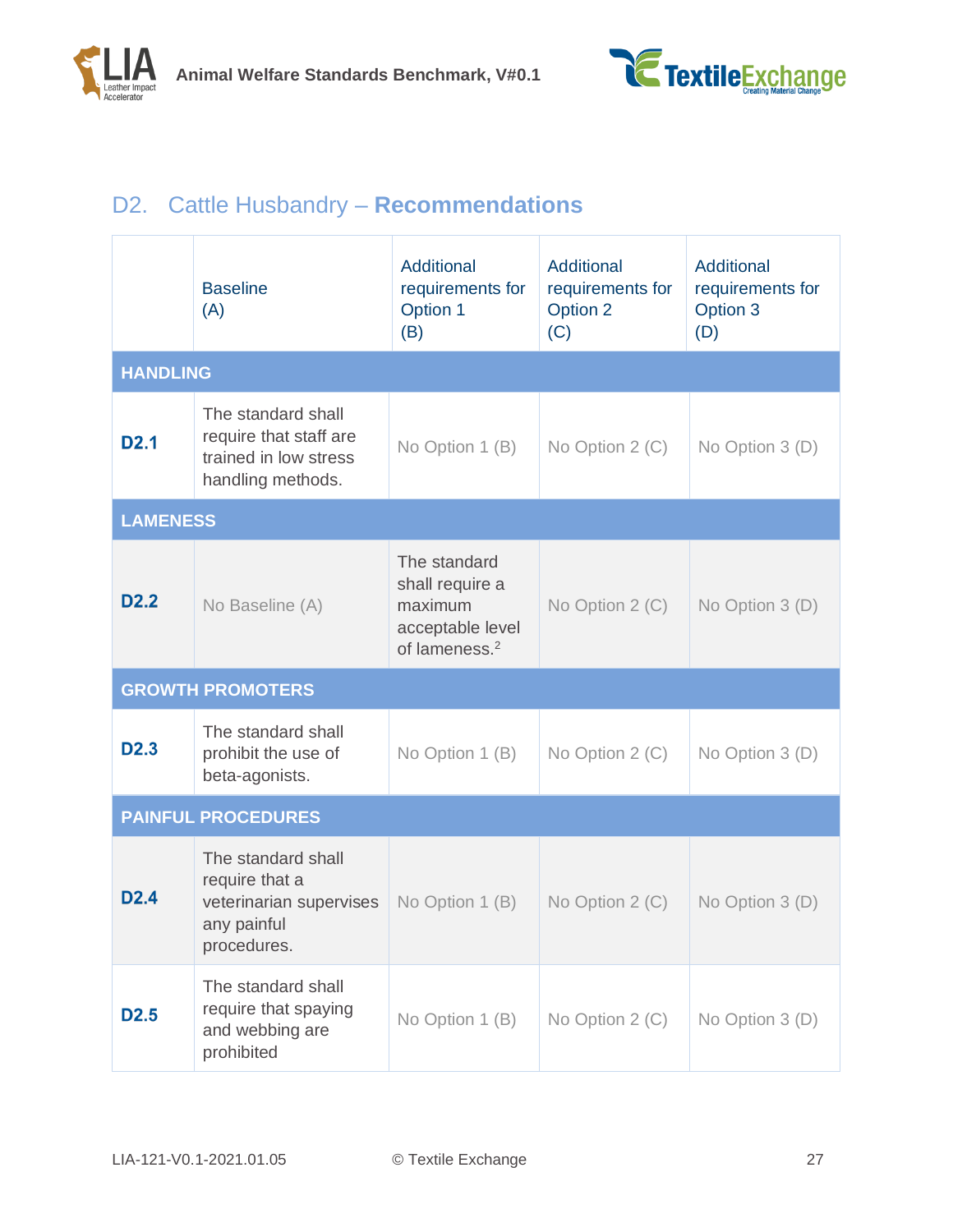



| D <sub>2.6</sub>      | The standard shall<br>require that castration<br>is not carried out at the<br>same time as weaning                                                                                                                                                          | No Option 1 (B) | No Option 2 (C) | No Option 3 (D)                                                                                                                                                                                                                                      |
|-----------------------|-------------------------------------------------------------------------------------------------------------------------------------------------------------------------------------------------------------------------------------------------------------|-----------------|-----------------|------------------------------------------------------------------------------------------------------------------------------------------------------------------------------------------------------------------------------------------------------|
| <b>D2.7</b>           | The standard shall<br>require that for all<br>methods and ages at<br>which castration is<br>carried out, pain relief<br>shall be used.<br>It is noted that this will<br>require efforts to get<br>suitable products<br>licensed and available.              | No Option 1 (B) | No Option 2 (C) | No Option 3 (D)                                                                                                                                                                                                                                      |
| D <sub>2.8</sub>      | The standard shall<br>require that<br>disbudding/dehorning<br>is not carried out at the<br>same time as weaning                                                                                                                                             | No Option 1 (B) | No Option 2 (C) | The standard<br>shall require that<br>if disbudding is<br>carried ou,t the<br>farm shall move<br>towards polled<br>genetics with the<br>intent of ceasing<br>disbudding within<br>a set number of<br>years from first<br>certification. <sup>3</sup> |
| D <sub>2.9</sub>      | The standard shall<br>require that for all<br>methods and ages at<br>which<br>disbudding/dehorning<br>is carried ou,t pain<br>relief shall be used.<br>It is noted that this will<br>require efforts to get<br>suitable products<br>licensed and available. | No Option 1 (B) | No Option 2 (C) | No Option 3 (D)                                                                                                                                                                                                                                      |
| <b>IDENTIFICATION</b> |                                                                                                                                                                                                                                                             |                 |                 |                                                                                                                                                                                                                                                      |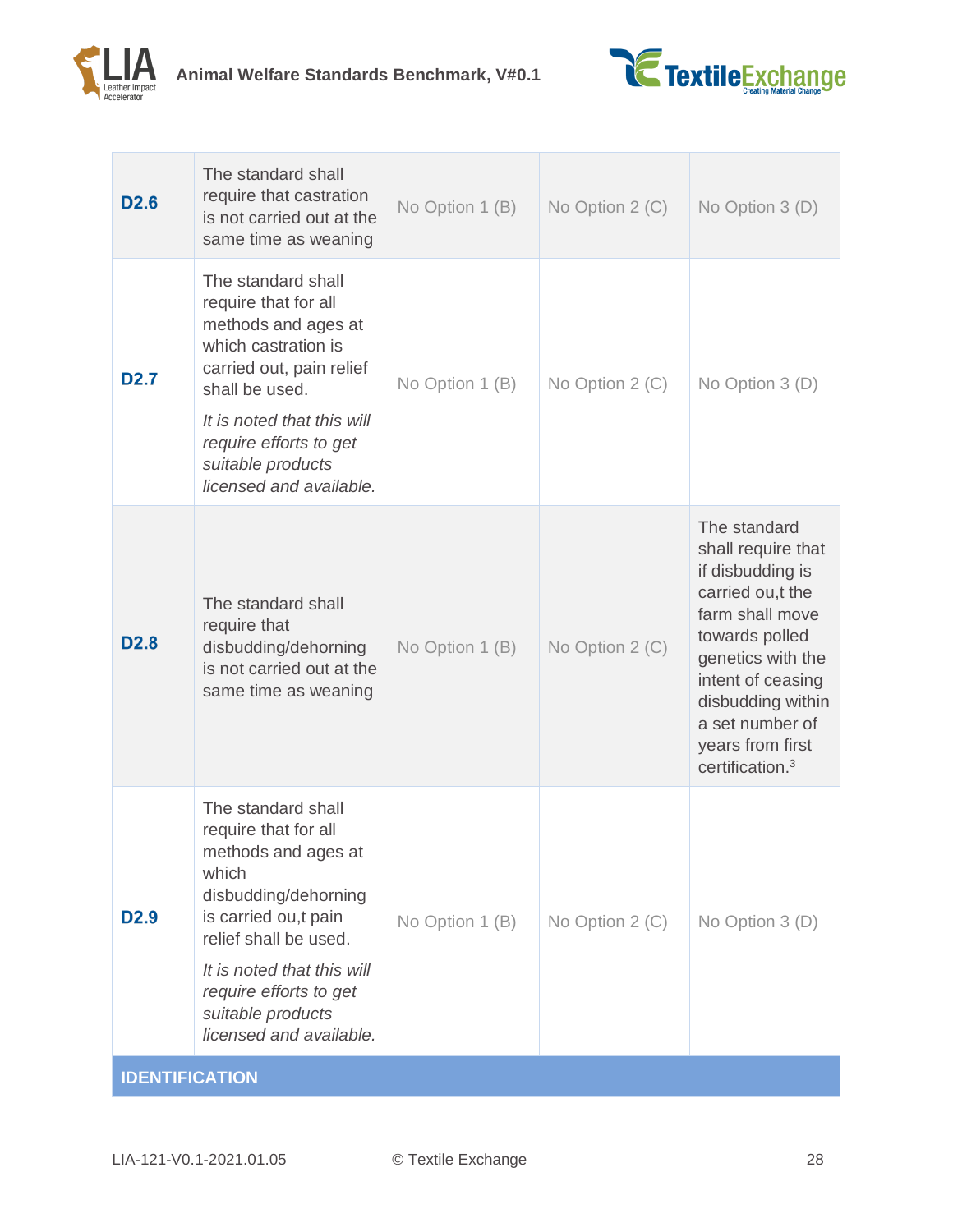



| D <sub>2.10</sub> | No Baseline (A)                                                                                                                                              | The standard<br>shall prohibit<br>branding unless<br>required by<br>regulations. | No Option 2 (C) | The standard<br>shall require that<br>RFID/EID are<br>used. |
|-------------------|--------------------------------------------------------------------------------------------------------------------------------------------------------------|----------------------------------------------------------------------------------|-----------------|-------------------------------------------------------------|
| <b>EQUIPMENT</b>  |                                                                                                                                                              |                                                                                  |                 |                                                             |
| D <sub>2.11</sub> | The standard shall<br>require that equipment<br>used for operations<br>such as disbudding<br>and castration shall be<br>safe, clean, and in<br>working order | No Option 1 (B)                                                                  | No Option 2 (C) | No Option $3(D)$                                            |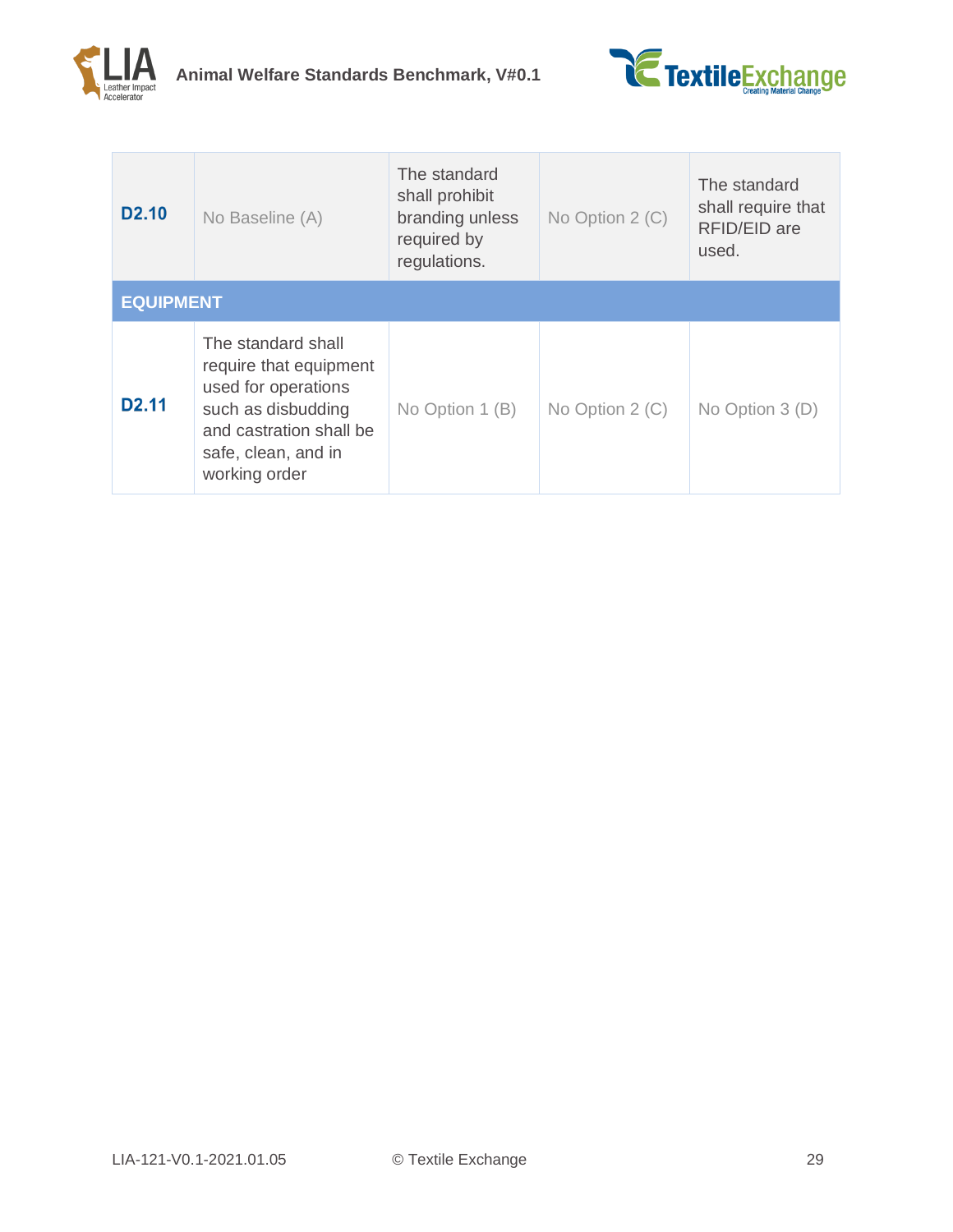



# <span id="page-29-0"></span>Section E - Transport Criteria



**Desired outcome:** Animals are transported in a low-stress manner by competent handlers on well-planned journeys. Transport vehicles are designed and maintained to be suitable for the livestock transported.

## <span id="page-29-1"></span>E1. Transport – **Requirements**

|      | <b>Baseline</b><br>(A)                                                                                                                                                      | Additional<br>requirements for<br>Option 1<br>(B) | Additional<br>requirements for<br>Option 2<br>(C)                                                     | Additional<br>requirements for<br>Option 3<br>(D) |
|------|-----------------------------------------------------------------------------------------------------------------------------------------------------------------------------|---------------------------------------------------|-------------------------------------------------------------------------------------------------------|---------------------------------------------------|
|      | <b>FITNESS FOR TRANSPORT</b>                                                                                                                                                |                                                   |                                                                                                       |                                                   |
| E1.1 | The standard shall<br>require that<br>animals are only<br>transported when<br>they are fit and<br>well enough to<br>cope with all<br>aspects of this.                       | No Option 1 (B)                                   | No Option 2 (C)                                                                                       | No Option 3 (D)                                   |
|      | <b>TRANSPORT SPACE ALLOWANCES</b>                                                                                                                                           |                                                   |                                                                                                       |                                                   |
| E1.2 | The standard shall<br>require that space<br>in transport and<br>the maximum<br>number of animals<br>that can be carried<br>on a vehicle are<br>planned prior to<br>loading. | No Option 1 (B)                                   | The standard shall<br>require space<br>allowances in<br>transport set per<br>animal by<br>type/weight | No Option 3 (D)                                   |
|      | <b>TRANSPORT VEHICLE</b>                                                                                                                                                    |                                                   |                                                                                                       |                                                   |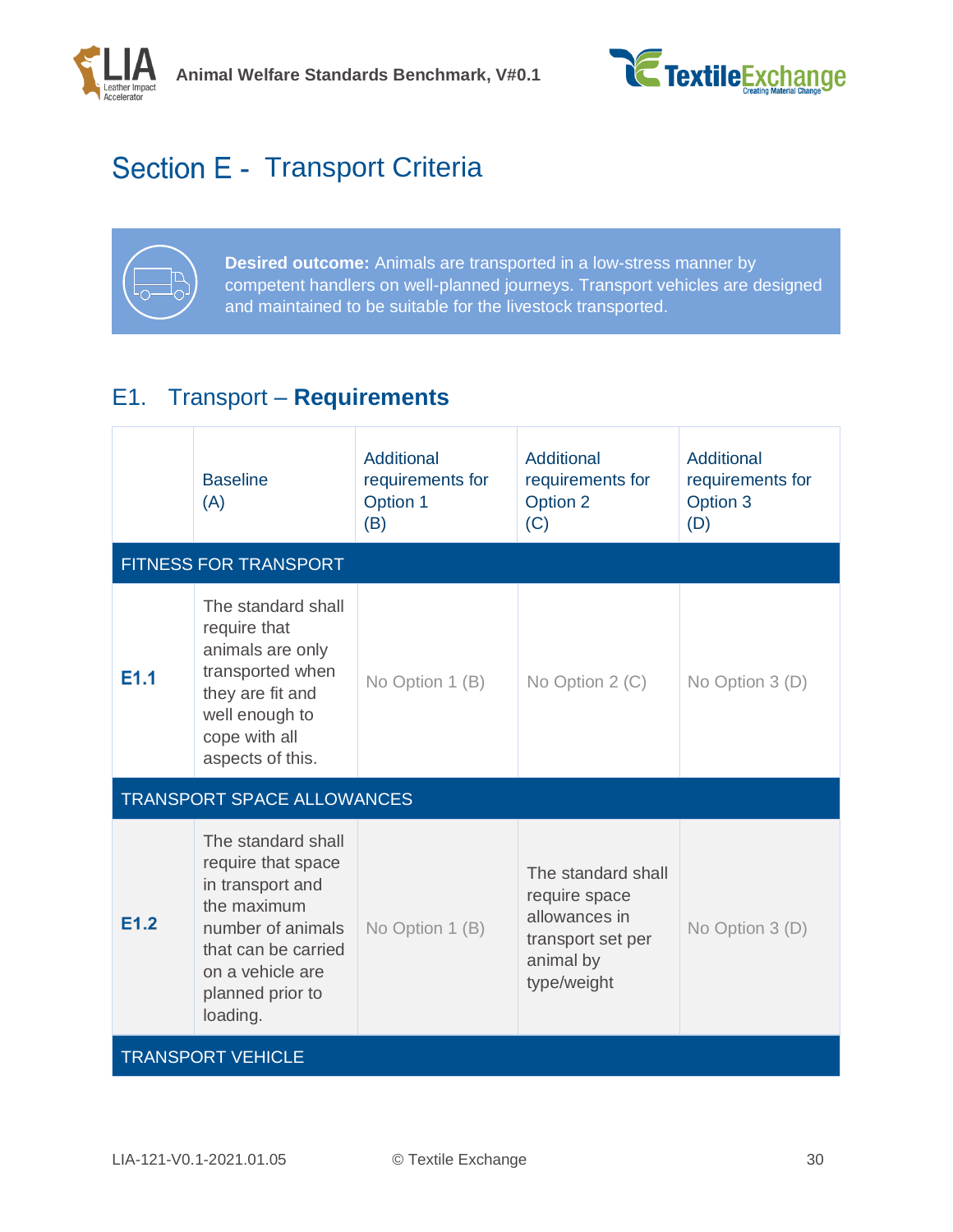



| E1.3                        | The standard shall<br>require that<br>transport vehicles<br>are designed and<br>suitable for<br>livestock/cattle<br>transport. | The standard shall<br>require that ramps<br>and other surfaces<br>used for loading<br>shall provide good<br>footing. | No Option 2 (C)                                                                                      | No Option 3 (D) |  |
|-----------------------------|--------------------------------------------------------------------------------------------------------------------------------|----------------------------------------------------------------------------------------------------------------------|------------------------------------------------------------------------------------------------------|-----------------|--|
| E1.4                        | No Baseline (A)                                                                                                                | No Option 1 (B)                                                                                                      | The standard shall<br>require that ramps<br>allow animals easy<br>access to the<br>transport vehicle | No Option 3 (D) |  |
| E1.5                        | The standard shall<br>require that<br>vehicles offer<br>enough headroom<br>for cattle to stand<br>naturally.                   | No Option 1 (B)                                                                                                      | No Option 2 (C)                                                                                      | No Option 3 (D) |  |
| <b>TRANSPORT CONDITIONS</b> |                                                                                                                                |                                                                                                                      |                                                                                                      |                 |  |
|                             |                                                                                                                                |                                                                                                                      |                                                                                                      |                 |  |
| E1.6                        | The standard shall<br>require that<br>thermal comfort is<br>maintained for<br>transported<br>animals.                          | No Option 1 (B)                                                                                                      | No Option 2 (C)                                                                                      | No Option 3 (D) |  |
| E1.7                        | The standard shall<br>require that<br>adequate<br>ventilation is<br>maintained during<br>transport.                            | No Option 1 (B)                                                                                                      | No Option 2 (C)                                                                                      | No Option 3 (D) |  |
|                             | <b>TRANSPORT DURATION</b>                                                                                                      |                                                                                                                      |                                                                                                      |                 |  |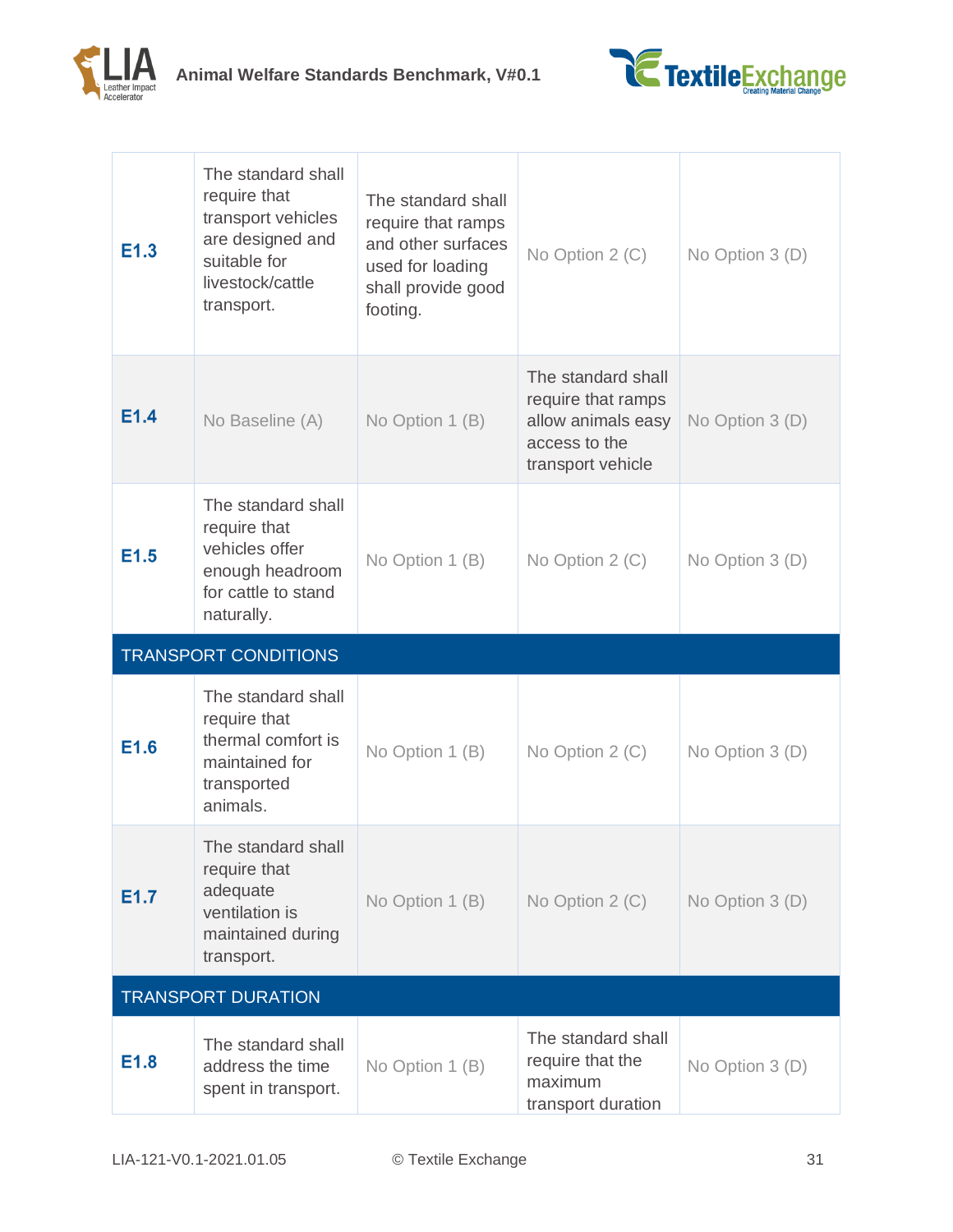

|      |                                                                                                                           |                 | for a single<br>journey shall be 8<br>hours. |                 |
|------|---------------------------------------------------------------------------------------------------------------------------|-----------------|----------------------------------------------|-----------------|
|      | <b>TRANSPORT STAFF</b>                                                                                                    |                 |                                              |                 |
| E1.9 | The standard shall<br>require that only<br>personnel who are<br>trained and<br>competent are<br>involved in<br>transport. | No Option 1 (B) | No Option 2 (C)                              | No Option 3 (D) |

## <span id="page-31-0"></span>E2. Transport – **Recommendations**

|      | <b>Baseline Option</b><br>(A) | Additional<br>requirements for<br>Option 1<br>(B)                                                                                                              | Additional<br>requirements for<br>Option 2<br>(C) | Additional<br>requirements for<br>Option 3<br>(D) |  |  |  |
|------|-------------------------------|----------------------------------------------------------------------------------------------------------------------------------------------------------------|---------------------------------------------------|---------------------------------------------------|--|--|--|
|      | <b>TRANSPORT DURATION</b>     |                                                                                                                                                                |                                                   |                                                   |  |  |  |
| E2.1 | No Baseline (A)               | The standard shall<br>require breaks<br>where animals are<br>unloaded, fed, and<br>watered when the<br>transport duration<br>exceeds a set<br>number of hours. | No Option 2 (C)                                   | No Option $3(D)$                                  |  |  |  |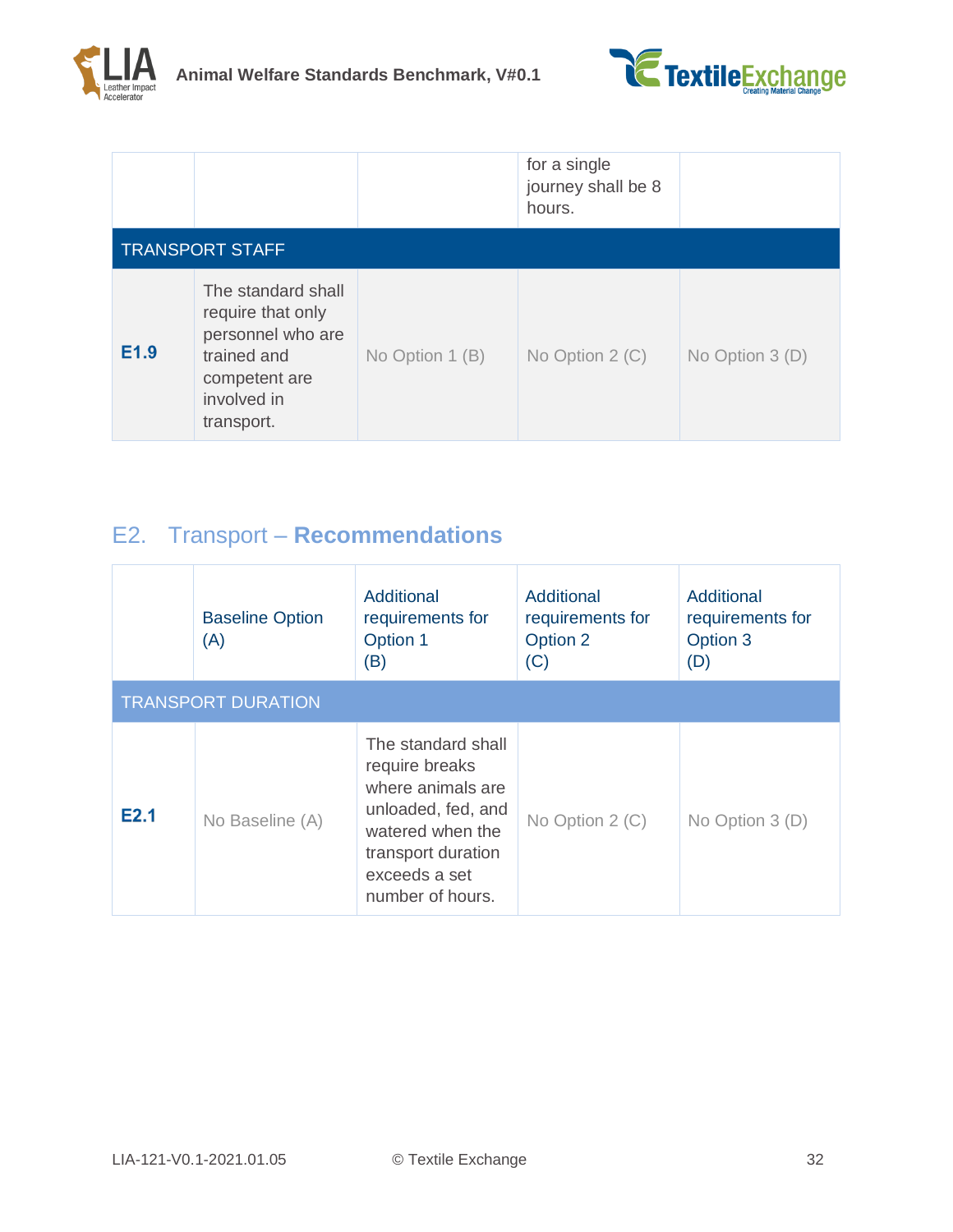



# <span id="page-32-0"></span>Section F - Slaughter Criteria



**Desired outcome:** Animal are slaughtered efficiently and humanely without pain and distress. Animals are stunned pre-slaughter.

## <span id="page-32-1"></span>F1. Slaughter – **Requirements**

|      | <b>Baseline</b><br>(A)                                                                                                                                                    | <b>Additional</b><br>requirements for<br>Option 1<br>(B) | Additional<br>requirements for<br>Option 2<br>(C)                                                                                                                                                                        | <b>Additional</b><br>requirements for<br>Option 3<br>(D) |
|------|---------------------------------------------------------------------------------------------------------------------------------------------------------------------------|----------------------------------------------------------|--------------------------------------------------------------------------------------------------------------------------------------------------------------------------------------------------------------------------|----------------------------------------------------------|
|      | <b>MANAGEMENT &amp; TRAINING</b>                                                                                                                                          |                                                          |                                                                                                                                                                                                                          |                                                          |
| F1.1 | The standard shall<br>require that<br>personnel at the<br>abattoir/slaughter<br>plant shall be<br>trained and<br>competent to carry<br>out the tasks<br>required of them. | No Option 1 (B)                                          | The standard shall<br>require that there is<br>a named person<br>who is responsible<br>for animal welfare<br>and who has the<br>authority to stop<br>slaughter<br>operations if there<br>is a risk to cattle<br>welfare. | No Option 3 (D)                                          |
|      | <b>CASUALTY ANIMALS</b>                                                                                                                                                   |                                                          |                                                                                                                                                                                                                          |                                                          |
| F1.2 | The standard shall<br>require that<br>animals that are<br>unable to rise and<br>walk are<br>euthanized<br>promptly using an                                               | No Option 1 (B)                                          | No Option $2(C)$                                                                                                                                                                                                         | No Option 3 (D)                                          |

\* These requirements apply to any standards that address slaughter.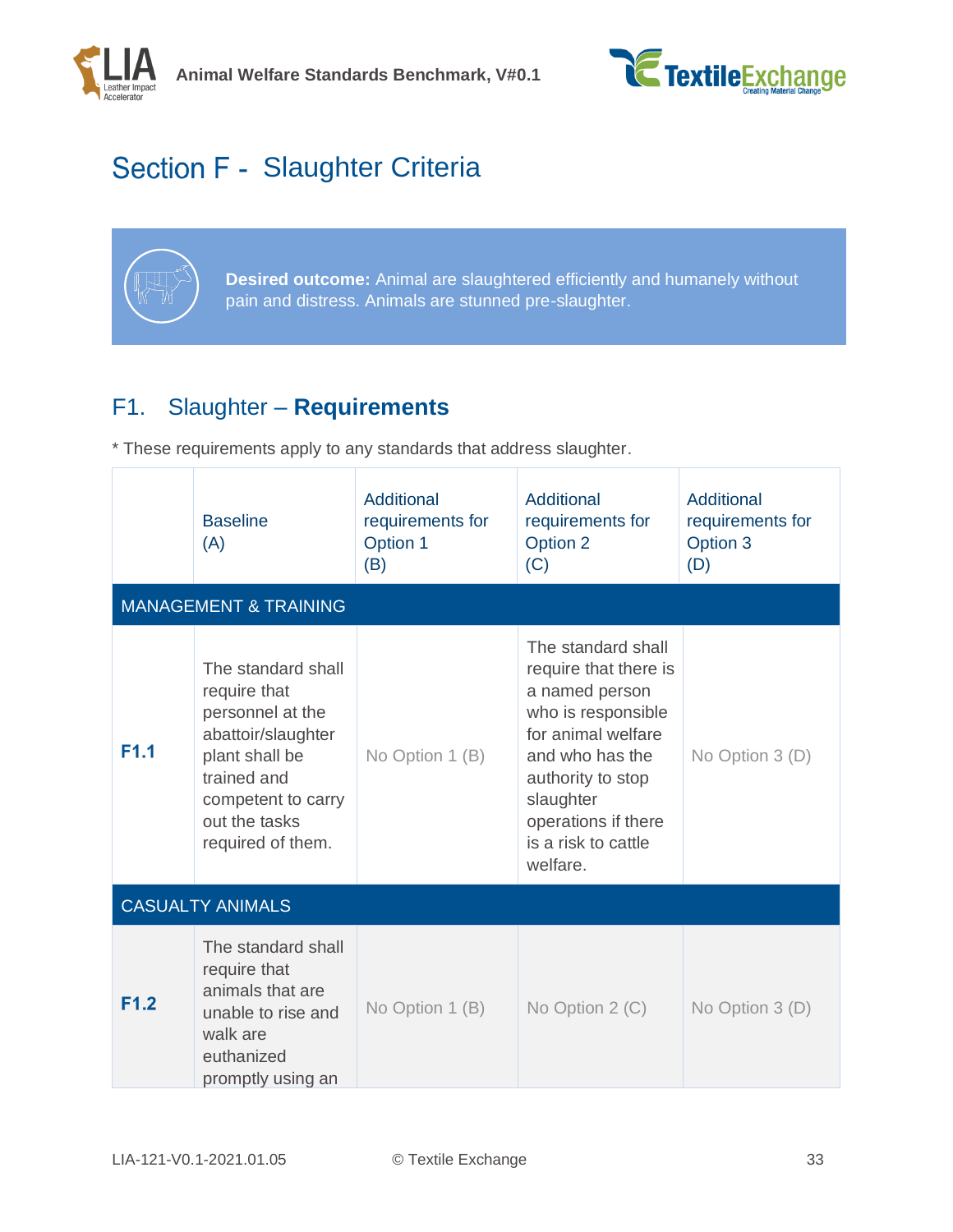



|      | acceptable<br>method.                                                                                                                                                                                                                                                                                                                                                                                                                                                                                              |                 |                                                                         |                 |
|------|--------------------------------------------------------------------------------------------------------------------------------------------------------------------------------------------------------------------------------------------------------------------------------------------------------------------------------------------------------------------------------------------------------------------------------------------------------------------------------------------------------------------|-----------------|-------------------------------------------------------------------------|-----------------|
|      | PRE-SLAUGHTER HANDLING                                                                                                                                                                                                                                                                                                                                                                                                                                                                                             |                 |                                                                         |                 |
| F1.3 | The standard shall<br>require that<br>animals are<br>handled calmly,<br>and there shall be<br>no abuse of<br>animals.                                                                                                                                                                                                                                                                                                                                                                                              | No Option 1 (B) | No Option 2 (C)                                                         | No Option 3 (D) |
| F1.4 | The standard shall<br>set requirements<br>around the use of<br>electric prods to<br>include the<br>following:<br>Prods shall:<br>never be applied<br>$\bullet$<br>to the face,<br>genitals, udder,<br>or anal area.<br>only be used<br>when the animal<br>is mobile, and<br>there are no<br>obstacles, e.g.<br>other animals.<br>not be used<br>repeatedly on a<br>single animal.<br>not be used on<br>$\bullet$<br>animals that are<br>clearly sick.<br>not be used on<br>calves under<br>three months of<br>age. | No Option 1 (B) | The standard<br>shall require that<br>electric prods are<br>prohibited. | No Option 3 (D) |
|      | <b>STUNNING &amp; SLAUGHTER</b>                                                                                                                                                                                                                                                                                                                                                                                                                                                                                    |                 |                                                                         |                 |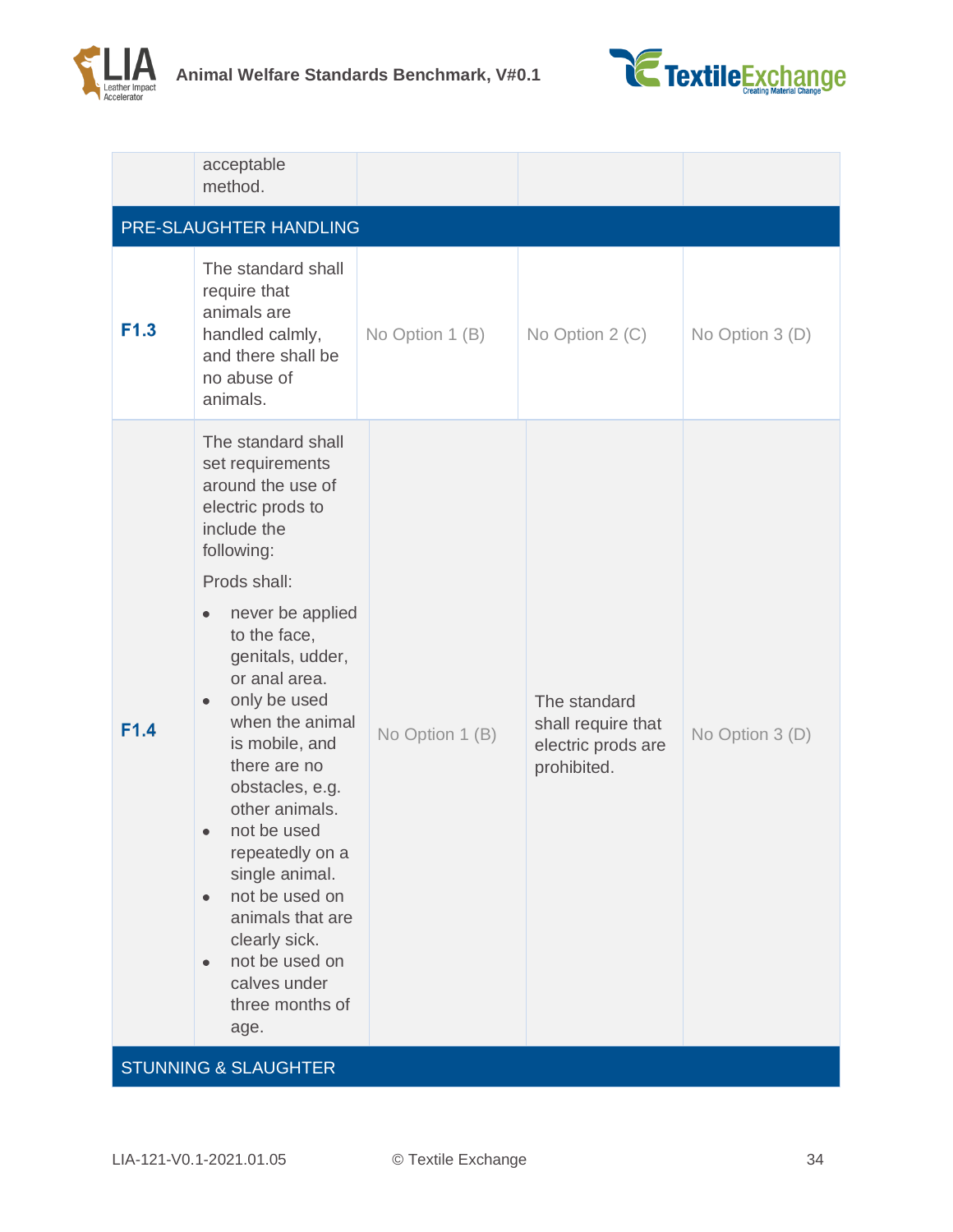



| F <sub>1.5</sub> | The standard shall<br>require that methods<br>of slaughter that<br>cause immediate<br>unconsciousness<br>followed by death<br>are used.                                                     | No Option 1 (B) | No Option 2 (C) | No Option 3 (D) |
|------------------|---------------------------------------------------------------------------------------------------------------------------------------------------------------------------------------------|-----------------|-----------------|-----------------|
|                  | <b>STUNNING &amp; SLAUGHTER</b>                                                                                                                                                             |                 |                 |                 |
| F1.6             | The standard shall<br>require that suitable<br>equipment for the<br>slaughter of cattle is<br>available and<br>maintained as per<br>the manufacturers'<br>instructions.                     | No Option 1 (B) | No Option 2 (C) | No Option 3 (D) |
| F <sub>1.7</sub> | The standard shall<br>require that the<br>correct ammunition<br>for the size/age/type<br>of cattle is used<br>when captive bolt<br>guns/firearms are in<br>use for stunning or<br>slaughter | No Option 1 (B) | No Option 2 (C) | No Option 3 (D) |
| F1.8             | The standard shall<br>require that the<br>correct current and<br>application time are<br>used for any<br>electrical methods of<br>stunning or<br>slaughter.                                 | No Option 1 (B) | No Option 2 (C) | No Option 3 (D) |
| F <sub>1.9</sub> | The standard shall<br>require that<br>following stunning;<br>animals are bled as<br>soon as possible                                                                                        | No Option 1 (B) | No Option 2 (C) | No Option 3 (D) |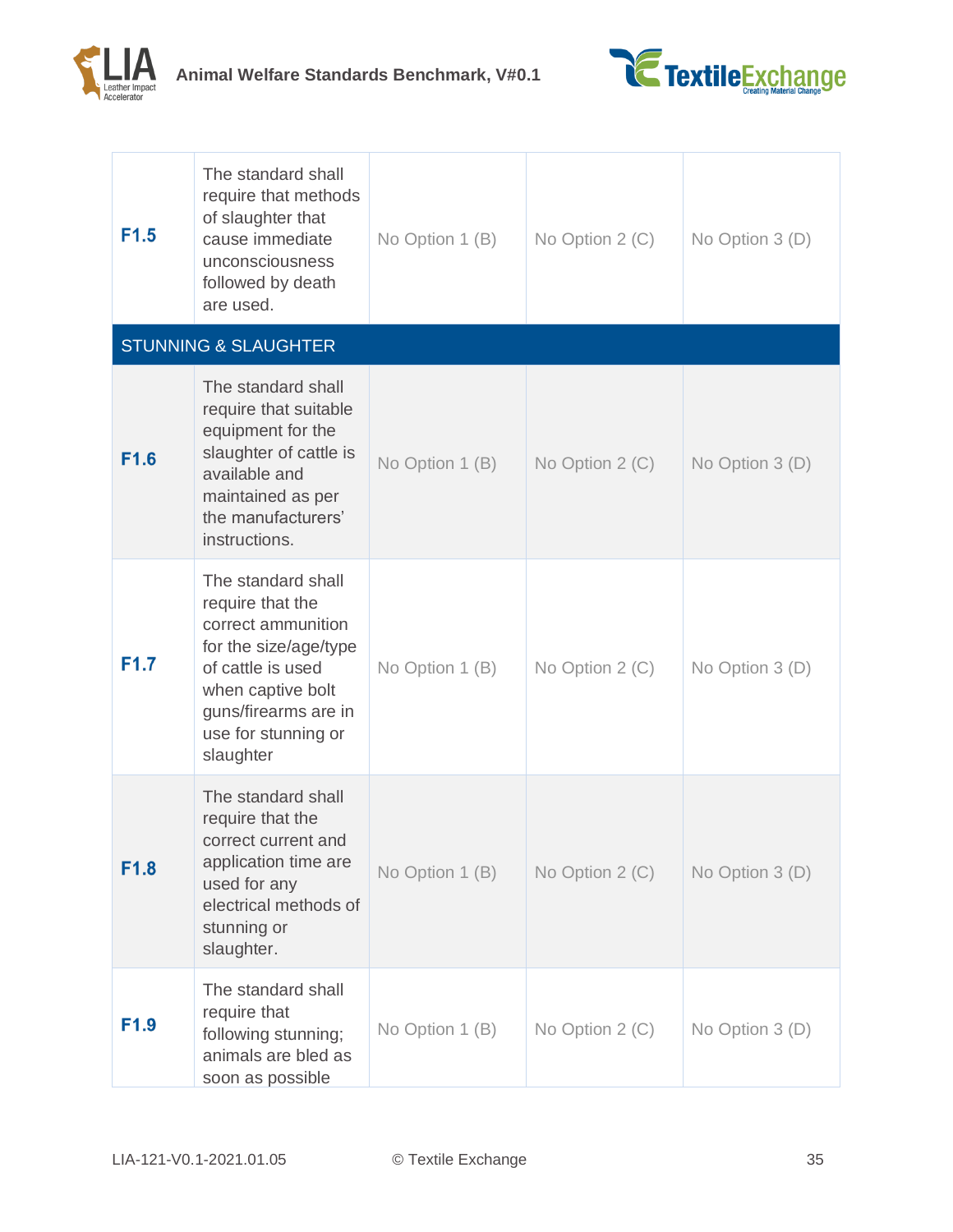



| and within 60    |  |  |
|------------------|--|--|
| seconds of stun. |  |  |

## <span id="page-35-0"></span>F2. Slaughter – **Recommendations**

\* These recommendations apply to any standards that address slaughter.

|      | <b>Baseline</b><br>(A)                                                                                                                                                                                   | Additional<br>requirements for<br>Option 1<br>(B) | Additional<br>requirements for<br>Option 2<br>(C)                                                                                                                                                               | Additional<br>requirements for<br>Option 3<br>(D) |
|------|----------------------------------------------------------------------------------------------------------------------------------------------------------------------------------------------------------|---------------------------------------------------|-----------------------------------------------------------------------------------------------------------------------------------------------------------------------------------------------------------------|---------------------------------------------------|
|      | <b>MANAGEMENT &amp; TRAINING</b>                                                                                                                                                                         |                                                   |                                                                                                                                                                                                                 |                                                   |
| F2.1 | No Baseline (A)                                                                                                                                                                                          | No Option 1 (B)                                   | The standard shall<br>require that there<br>is a qualified<br><b>Animal Welfare</b><br>Officer (as defined<br>by EU legislation)<br>or a person who<br>has successfully<br>completed<br>equivalent<br>training. | No Option 3 (D)                                   |
|      | <b>STUNNING &amp; SLAUGHTER</b>                                                                                                                                                                          |                                                   |                                                                                                                                                                                                                 |                                                   |
| F2.2 | When the standard<br>does not cover<br>slaughter within its<br>requirements, it<br>shall require that<br>certified cattle are<br>only sent to<br>slaughterhouses<br>that have been<br>audited by another | No Option 1 (B)                                   | No Option 2 (C)                                                                                                                                                                                                 | No Option 3 (D)                                   |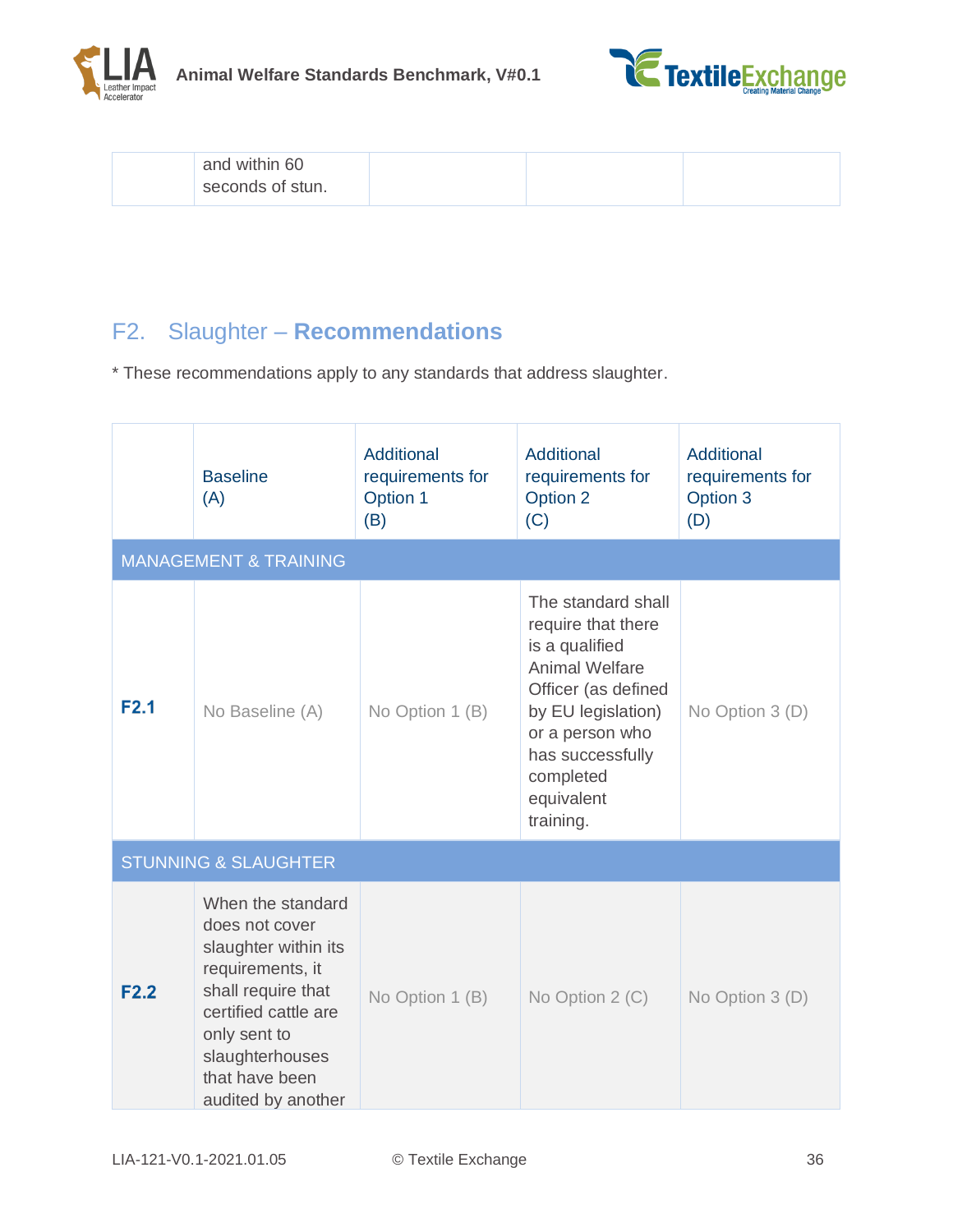



| certification body<br>as meeting a<br>minimum level of |                 |  |
|--------------------------------------------------------|-----------------|--|
|                                                        |                 |  |
|                                                        | animal welfare. |  |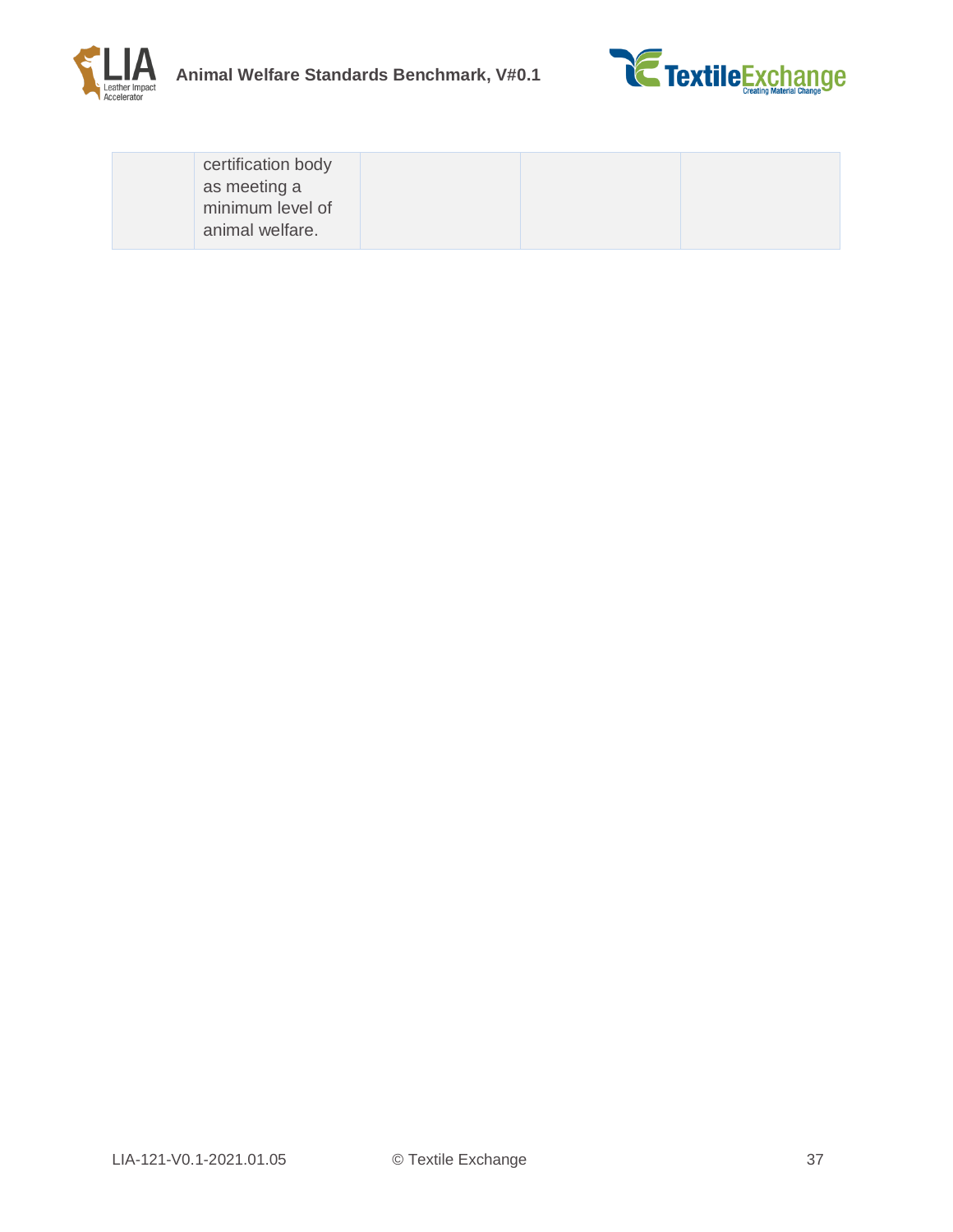



# <span id="page-37-0"></span>Section G - Management Criteria



**Desired outcome:** The welfare of animals is protected by clear protocols and defined management strategies.

## <span id="page-37-1"></span>G1. Management – **Recommendations**

|                 | <b>Baseline</b><br>(A)                                                                                                                             | Additional<br>requirements for<br>Option 1<br>(B) | Additional<br>requirements for<br>Option 2<br>(C) | Additional<br>requirements for<br>Option 3<br>(D) |
|-----------------|----------------------------------------------------------------------------------------------------------------------------------------------------|---------------------------------------------------|---------------------------------------------------|---------------------------------------------------|
| <b>TRAINING</b> |                                                                                                                                                    |                                                   |                                                   |                                                   |
| G1.1            | The standard shall<br>require that all<br>those working with<br>cattle are trained<br>and competent to<br>carry out the tasks<br>required of them. | No Option 1 (B)                                   | No Option $2(C)$                                  | No Option $3(D)$                                  |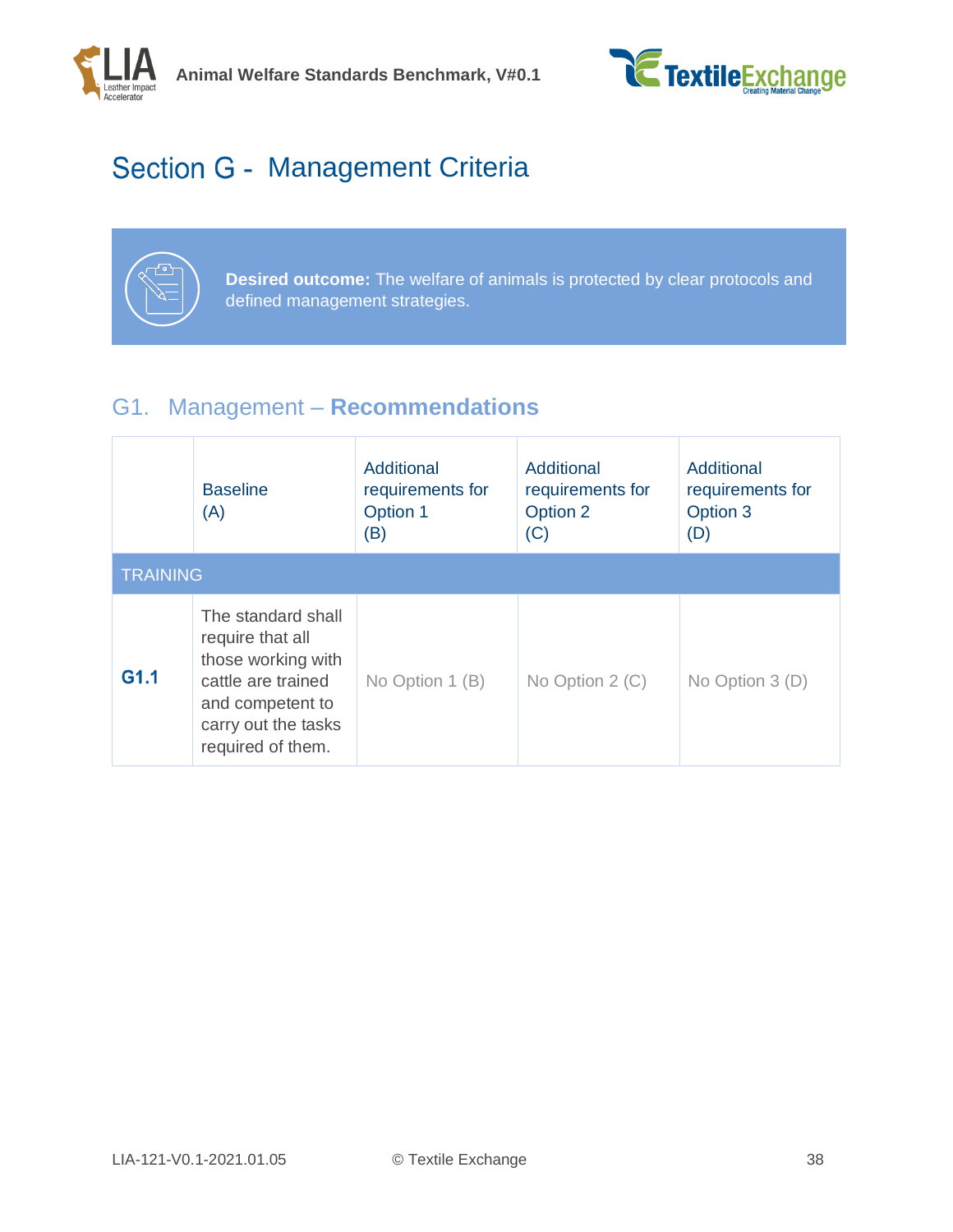



## <span id="page-38-0"></span>Section H - Live Animal Traceability Criteria

One of the roles of LIA is to build up the overall supply of traceable leather so that brands can eventually physically source hides from farms that meet their expectations.

 $H1.1$ To participate in LIA, farms must be working with a traceability system to track where their cattle are coming from and where they are sold to. Any system that reliably ensures the identity of the individual cattle and keeps a record of their purchase and sale will be accepted, including:

#### **Identification**

- $\Box$  Ear tags
- $\Box$  RFID ear tags
- $\Box$  Branding (not encouraged due to animal welfare and hide quality)
- Other\*:

### **Tracking**

- $\Box$  Paper documentation of purchases and sales, with individual cow identities
- $\Box$  Technological tracking systems
- Other\*:

\*Please submit any identification or tracking systems that are not on the list of options to [LIA@TextileExchange.org](mailto:LIA@TextileExchange.org) for consideration.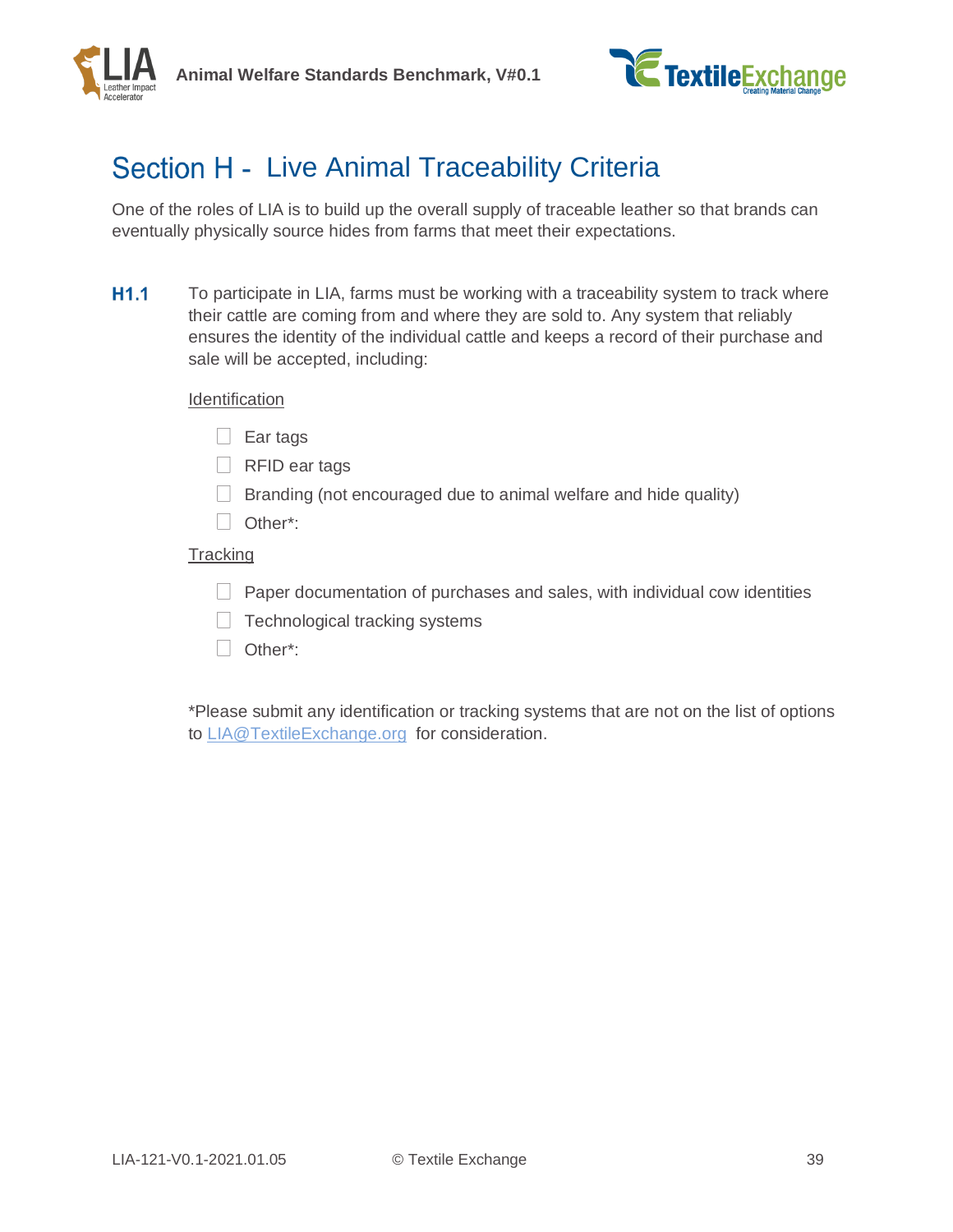

# <span id="page-39-0"></span>Appendix A – Guidance Notes

- 1. Air quality issues should include ammonia and dust. Ammonia should not exceed 20ppm.
- 2. It is suggested that at Option 1, the total for moderately and severely lame animals should not exceed 5% of the herd. Of that figure, severely lame animals should not exceed 4% of the herd and should be in sick pens.

For Option 2, it is suggested that the total for moderately and severely lame animals should not exceed 4% of the herd.

For Option 3, it is suggested that the total for moderately lame animals should not exceed 2% of the herd, and there should be 0% severely lame animals.

3. It is suggested that at Option 2, the maximum acceptable level of mortality across the entire herd should be 4%.

It is suggested that at Option 3, the maximum acceptable level of mortality across the entire herd should be 2%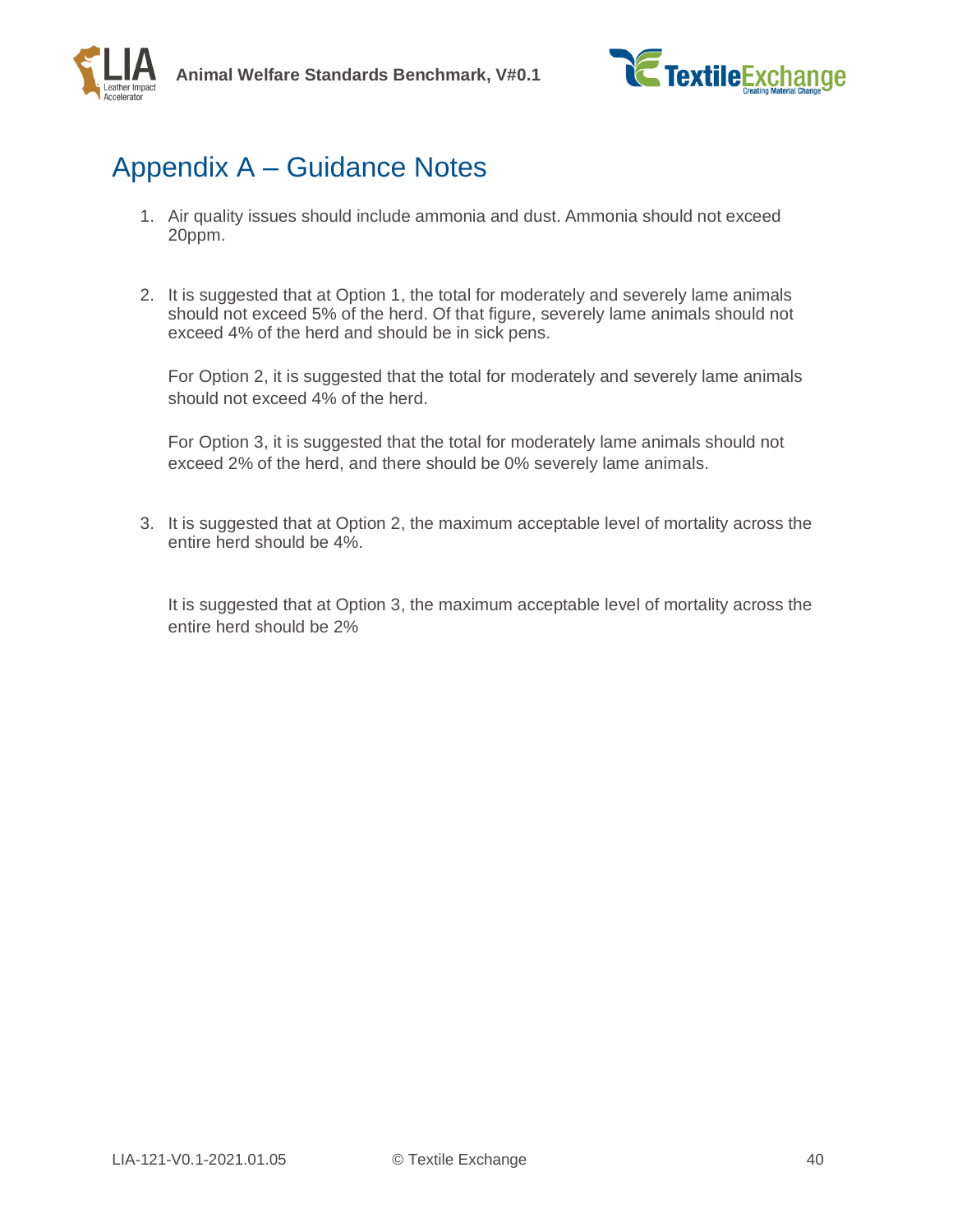



## <span id="page-40-0"></span>Appendix B – References

The following references were used in the development of the Animal Welfare Standards Benchmark:

- **[ISEAL Code of Good Practices](mailto:https://www.isealalliance.org/credible-sustainability-standards/iseal-codes-good-practice)**
- **[ISEAL Sustainability Benchmarking Good Practice Guide](mailto:https://www.isealalliance.org/benchmarking)**
- OIE Guidelines
- Five Domains of Animal Welfare
- Textile Exchange Animal Welfare Framework